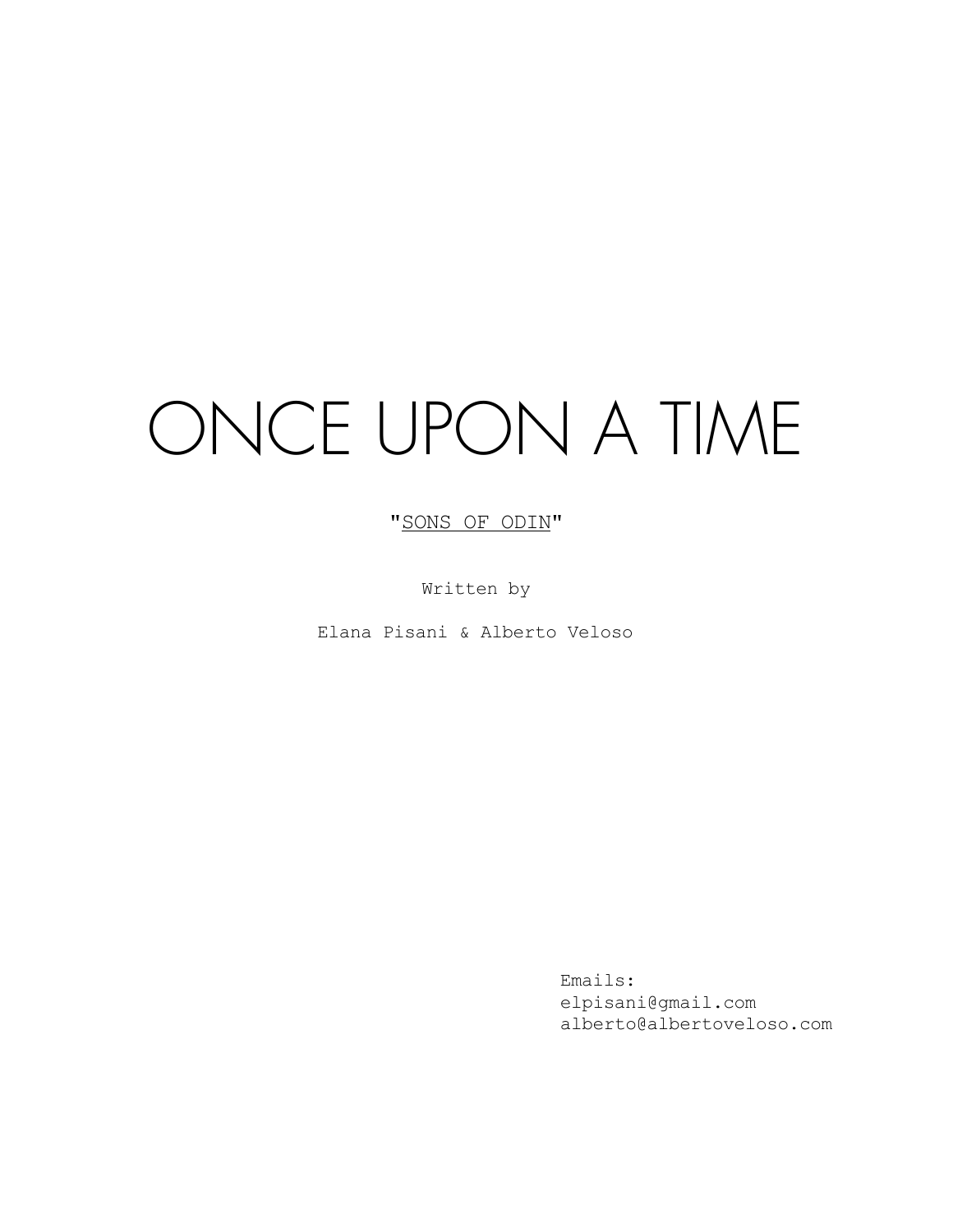## ACT ONE

EXT. CAPITAL CITY - DAY - **ASGARD**

The rising sun beams off the golden roofs of the capital, brightening the majestic realm.

EXT. ODIN'S CASTLE (HALLWAY) - DAY - **ASGARD**

A teenaged BALDER, handsome and brunette, and a teenaged THOR, tough and blonde, are both trying to peek into the Throne Room.

> BALDER What is it? What do you see?

> > THOR

Nothing.

BALDER You're as blind as Hod. Give way. Let me see.

Balder tries to push Thor, but he doesn't budge.

THOR Do you really need the Seer to tell you that you'll die an old spinster?

BALDER Ha! A spinster? With this face? You're just jealous.

Balder pushes again, and the shove leads to playful roughhousing.

> THOR Jealous of what? Of how much weaker you are than me?

The roughhousing comes to an abrupt end when the two boys start to levitate.

> THOR (CONT'D) By the gods!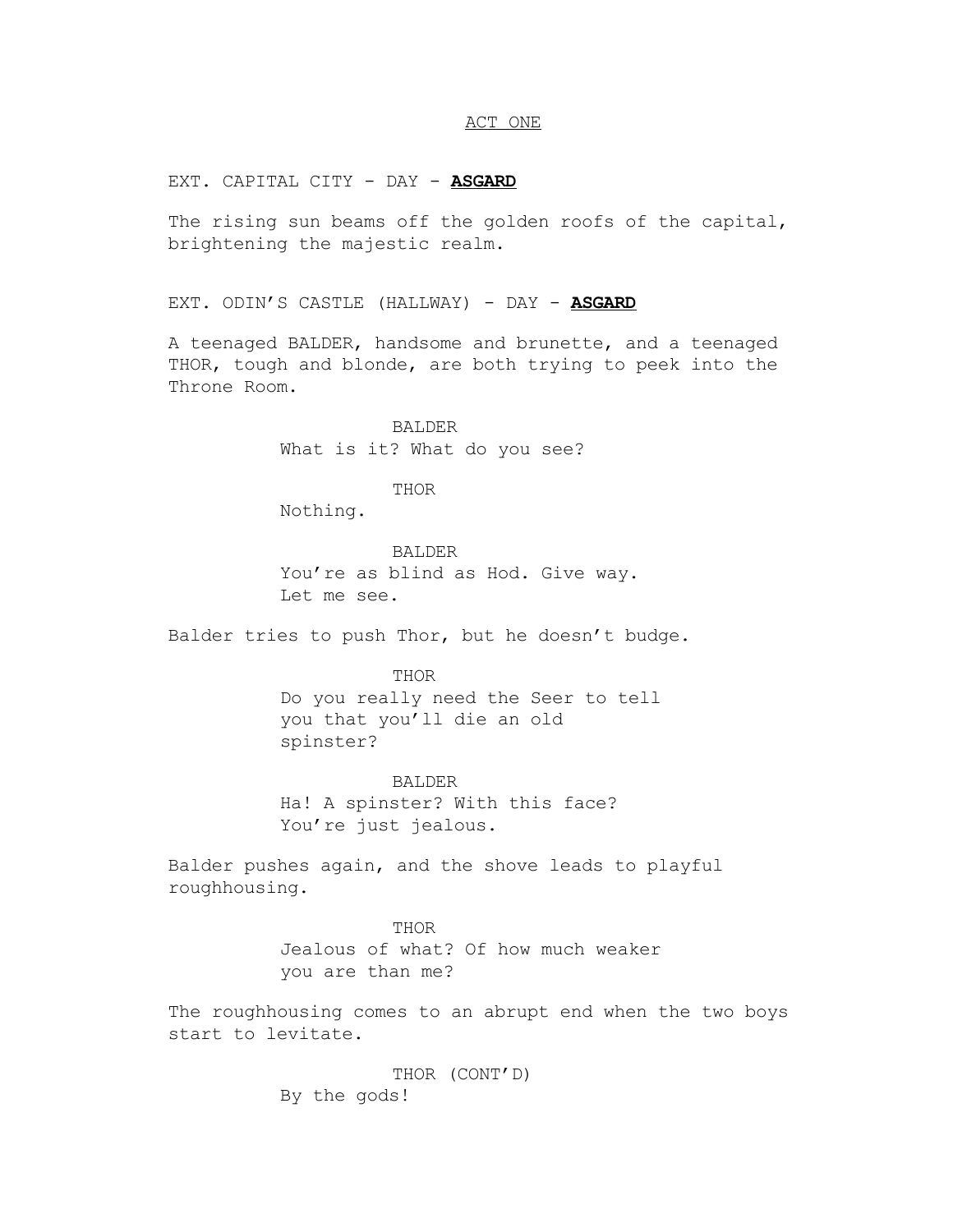BALDER

What trickery is this?

LOKI (O.S.) You would know, brother, if you paid attention to our sorcery lessons.

LOKI, also a teen but a bit older than Thor and Balder, approaches his floating siblings. His hand glows with magic.

> THOR Loki. We thought you weren't coming?

LOKI And miss my chance to hear how much more successful I'll be than the two of you? Not likely.

Loki places the pair down on the ground and approaches them. He puts one hand on Thor's shoulder and the other hand on Balder's.

> LOKI (CONT'D) Now cease your fighting. The future will come and go, but we will always be brothers.

The three brothers smile at each other.

INT. ODIN'S CASTLE (THRONE ROOM) - DAY - **ASGARD**

The teens are brought before the various lords and ladies of Asgard.

ODIN, King of Asgard, sits upon his throne while beside him stands SINAR THE SEER, an ominous woman with the Book of Destiny in her hands.

> SINAR Sons of Odin, step forth.

Balder, Loki, and Thor stand before Odin and the Seer.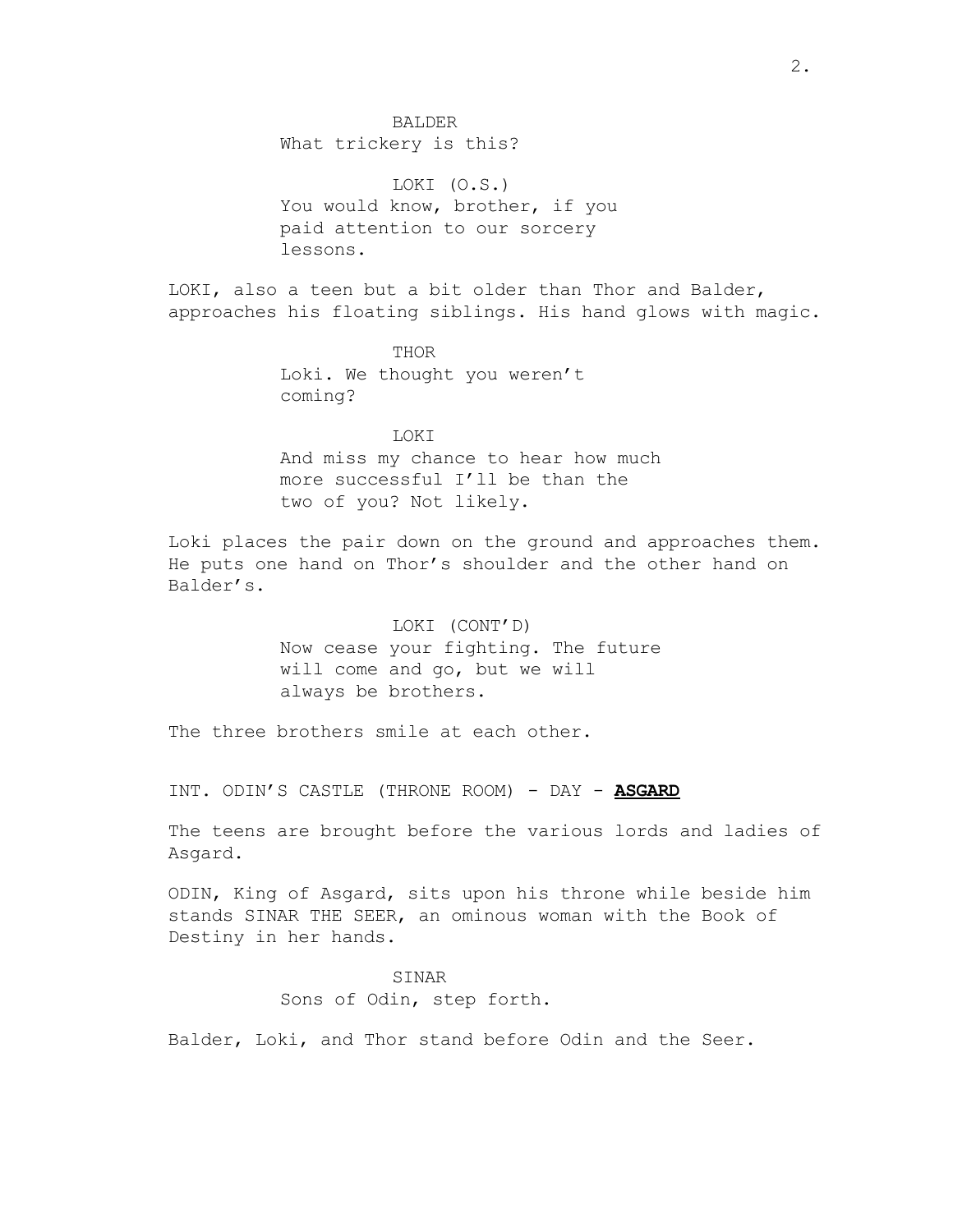SEER

This is the Book of Destiny, the last rite before manhood. Your names shall be written, and your fortunes shall be revealed. Are you ready to receive your fates?

The boys are nervous, but they respond.

BALDER

Aye.

THOR

Aye.

LOKI

Aye.

The Seer uses her quill and writes the name Balder on a blank page in the book. The name disappears, and his fate appears magically in its place.

SEER

Balder Odinson. You will grow tall and fair, beloved by all creatures of the land. You will be known as Balder the Beauty, fairest of the realm.

BALDER

Nice!

Loki smiles, happy for his brother. The Seeker now writes the name Thor, and soon after his fate appears.

> SEER Thor Odinson. Strong and brave. Yours is the path of conquest and greatness. You will be feared throughout the land as Thor, the mighty.

THOR (To Balder) Told you so.

The Seer writes the name Loki in her book.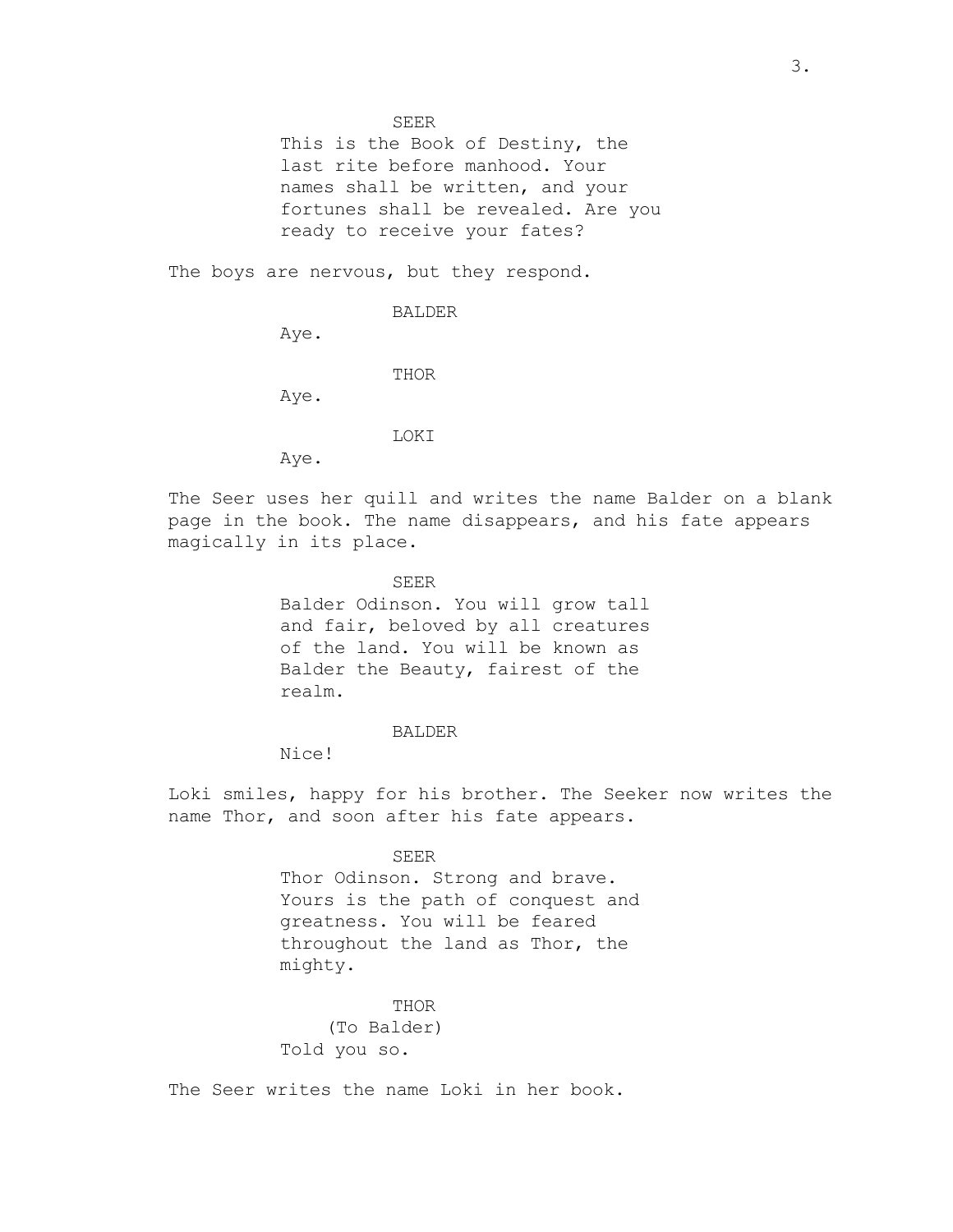SEER

Loki Odinson. Lord of lies.

LOKI (Confused) What?

The Seer stoically continues.

SEER You will grow black with jealousy, twisted with rage. You will be known through the seven realms as the Master of Mischief.

Loki is shocked.

LOKI No, you're wrong!

# SEER

(Finishing the reading) And through your duplicity will brother Balder meet his death.

The Seer is emotionless, but Loki is horrified by this prophecy. And he's not the only one.

Balder and Thor stare at him with fear.

King Odin glares at Loki.

EXT. STORYBROOKE - DAY

THOMAS, a magician, stands in front of a small crowd in the Town Square.

Henry watches with Emma but there are few others in attendance.

Thomas pulls a dove out of a pan, a classic trick.

It flies off above the crowd and returns to him. There are a couple of claps and then a cough.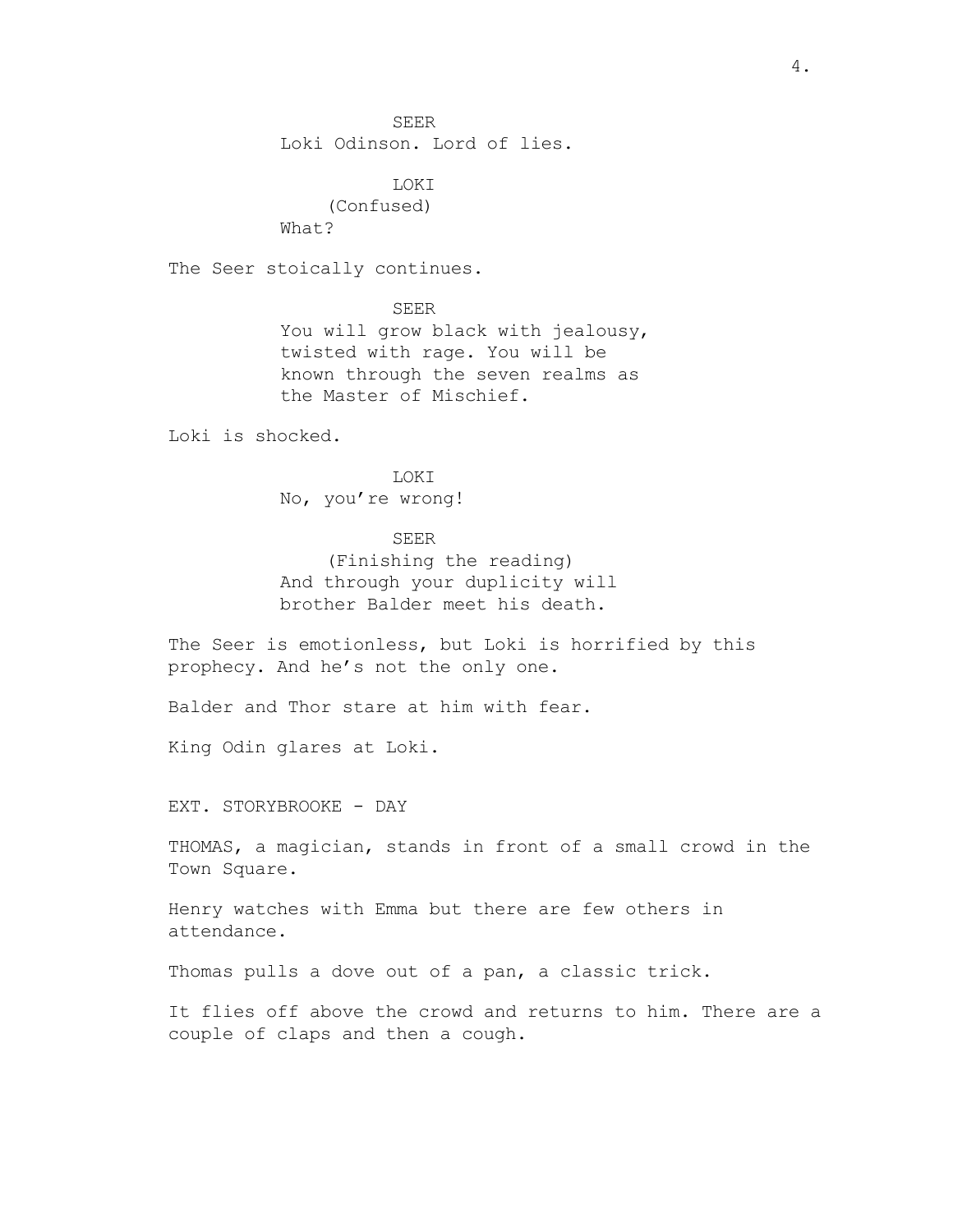EMMA This is nice, right Henry? Just the two of us.

Henry shrugs but doesn't reply. Emma looks around.

EMMA (CONT'D) Not too many people here.

HENRY That's because no one wants to see Loki.

#### EMMA

Loki?

HENRY Yeah. You know, like Thor, God of Thunder.

# EMMA

I know who Loki is. I just still can't get used to all these stories, these characters, being real.

## HENRY

Well, Loki's a villain, so no one wants to come see him do magic.

EMMA I guess that makes sense.

HENRY Plus, magic isn't really special here anymore.

## EMMA

Yeah. That's true. But this is different. This is fun, fake, silly magic.

Henry looks unimpressed.

Cut back to Thomas, looking pretty unhappy himself.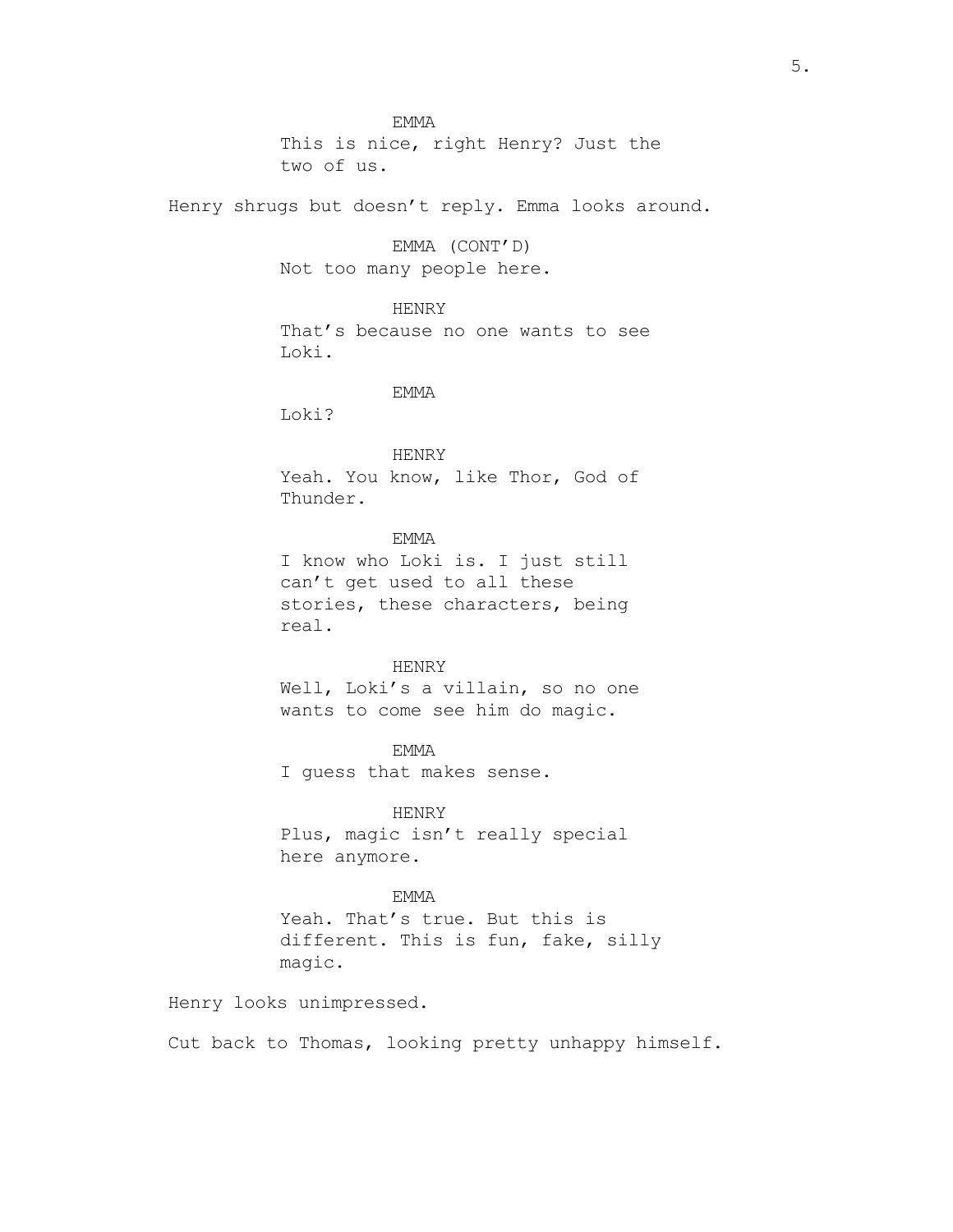INT. ODIN'S CASTLE (LOKI'S ROOM) - DAY - **ASGARD**

Loki looks out his window and sees Odin speaking to a large tree, which sways as if in response to him.

Suddenly, the door to his room opens and a blonde teenaged girl, SIF, enters. She wears a white chrysanthemum in her hair.

> SIF Loki? What's going on? You weren't at magic class today?

Loki moves away from the window and uses his powers to levitate a pair of crystal balls, much like Chinese stress balls.

#### LOKI

Didn't you hear, Sif? I'm a monster. Even now, my father is making all living things make a vow never to help me hurt Balder.

SIF Why do you want to hurt him?

# **LOKT**

I don't. I'd never hurt him. The Seerer was wrong.

SIF But the Seerer is never wrong.

LOKI She was, okay! This time she was! I'm not a monster!

Loki launches the crystal balls hard against the wall and they SHATTER.

Loki bends down to pick up the pieces.

LOKI (CONT'D) I... I'm sorry. I didn't mean to scare you.

Sif bends down to help him.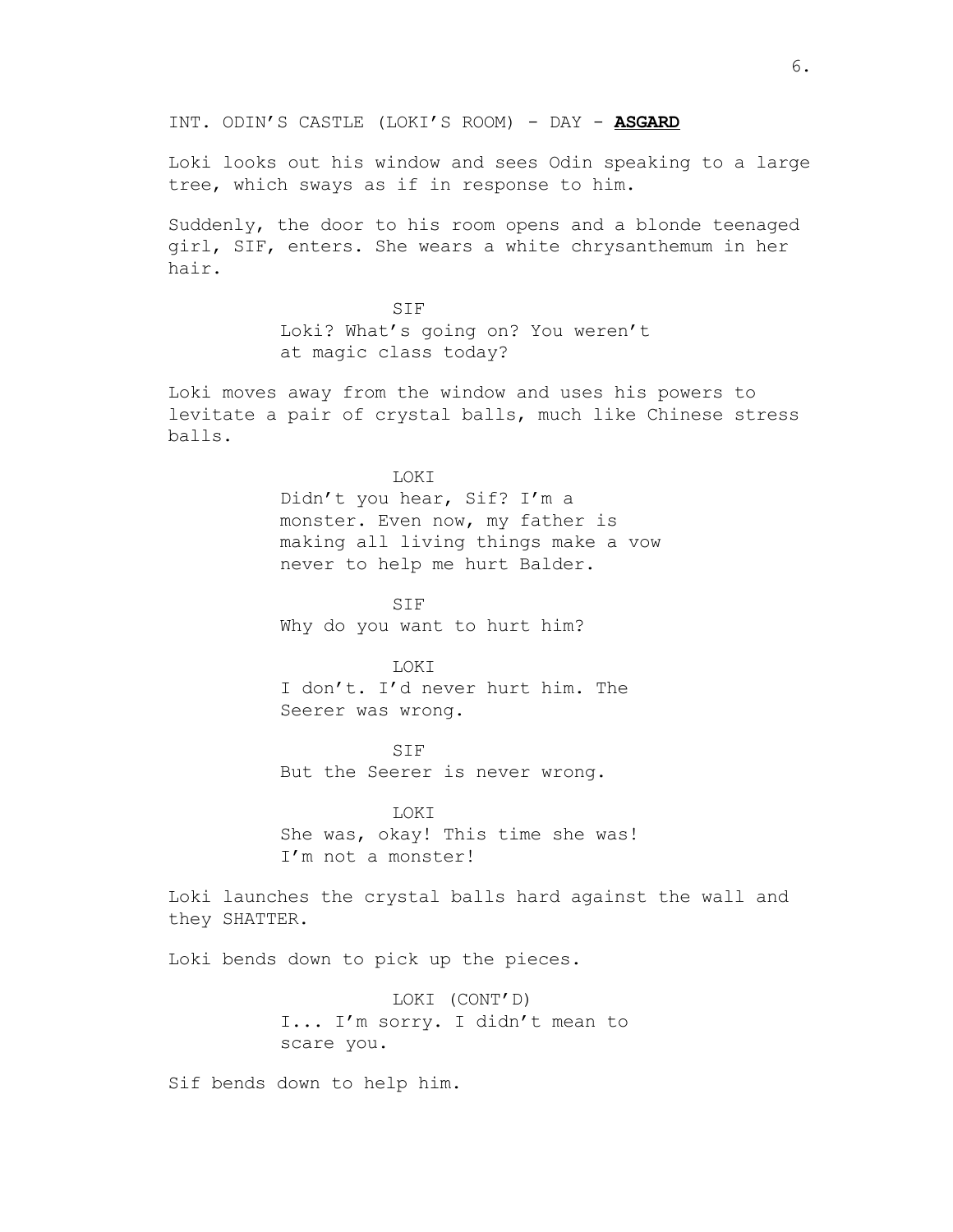SIF I wasn't scared. And if it helps at all, I don't think you're a monster.

Loki looks up at a smiling Sif.

Loki smiles back.

EXT. STORYBROOKE - DAY

Thomas packs up after the show. CHRIS (the Storybrooke identity of Thor) comes by with JAMIE (Storybrooke's Sif) and LEE (Storybrooke's Balder).

> CHRIS Still trying to get people to come to your shows, I see.

Thomas smiles, wryly.

THOMAS You three were here, weren't you?

CHRIS You're not fooling anyone. They all remember. They all know what you are.

Thomas gets in Chris's face.

THOMAS Really? And what am I?

# LEE

A monster.

Jamie places one hand on Chris and the other on Lee.

## JAMIE

Maybe we should go?

Chris, Jamie, and Lee walk away and Thomas angrily packs up his things.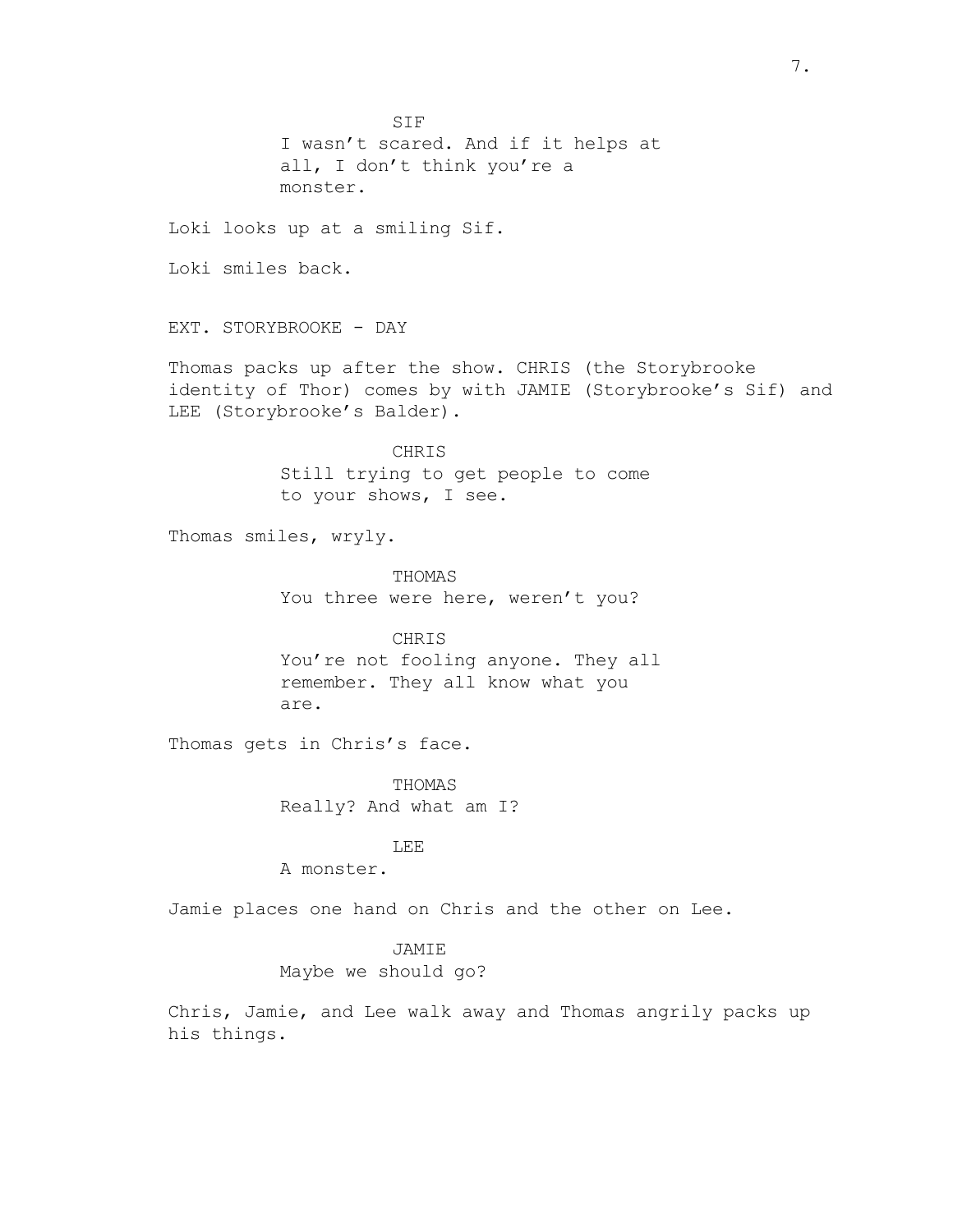Thomas sits at the bar and drinks coffee. Everyone stares at him. He looks over to Granny.

#### THOMAS

# Can I get some more coffee?

Granny refills it for him but stares at him with disgust.

THOMAS (CONT'D) Is there a problem?

GRANNY Not as long as you don't start any trouble. Then we don't have a problem.

THOMAS And why would I start trouble in here?

GRANNY You know why.

THOMAS Ah. I see. My history.

Granny continues to stare. He leans in to meet her gaze.

THOMAS (CONT'D) Tell me. Isn't your granddaughter a wolf? There must be some history there, I would imagine.

He finishes his coffee, drops some cash on the counter, and leaves.

EXT. REGINA'S HOUSE - DAY

Thomas knocks on Regina's door. She answers, surprised.

REGINA Thomas? Or is it Loki? What can I possibly do for you?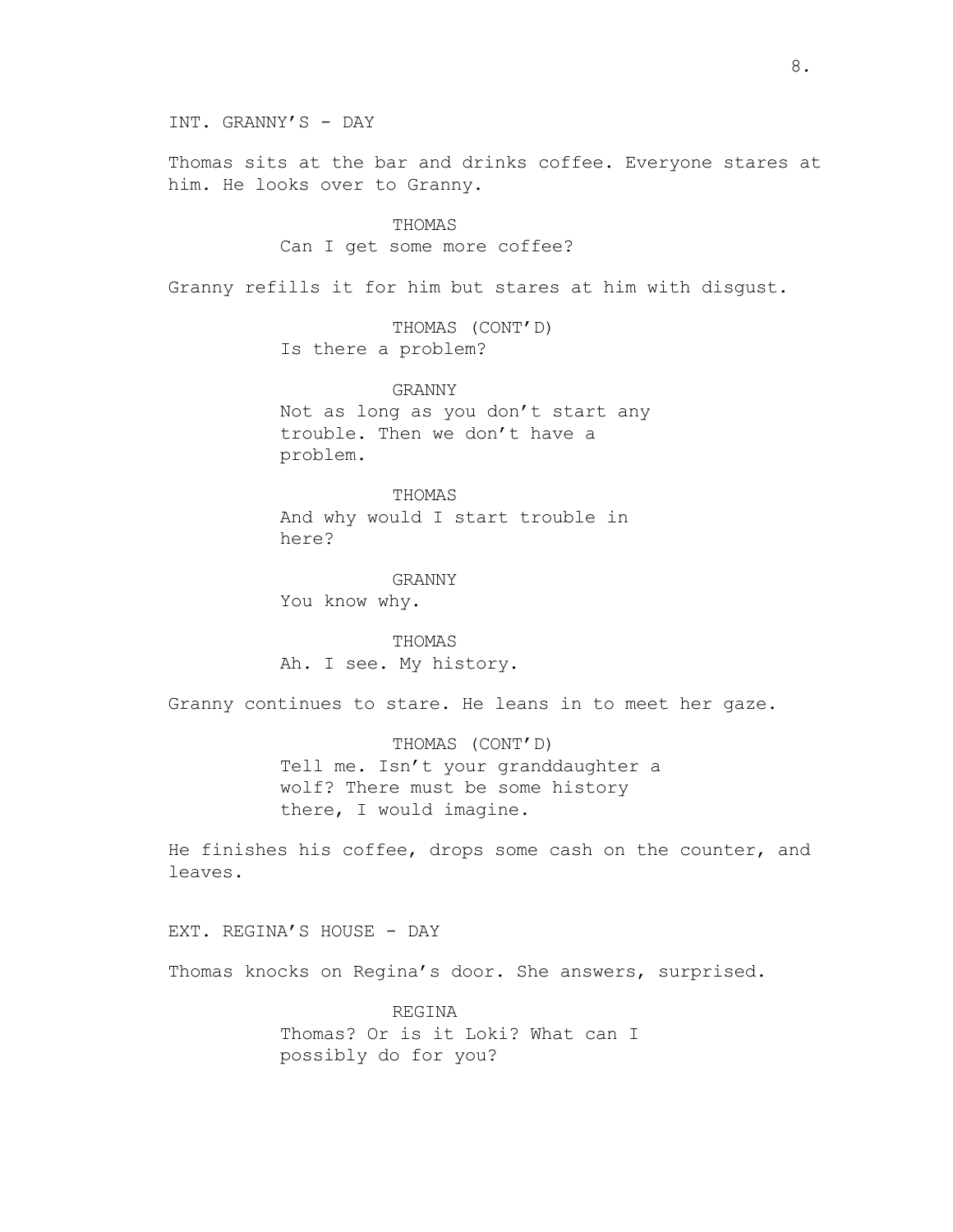## Do you have a minute?

Regina holds the door open for him and he heads into the house.

INT. REGINA'S STUDY - DAY

Loki sits across from Regina.

REGINA

So, have you come to tell me how much you hate me? If you think you're the first, I'm afraid I have to disappoint you. I've been getting my fair share of that lately.

THOMAS I'm not here for that.

REGINA Oh, maybe to kill me then? Could the curse have really ruined your life that much?

THOMAS

No. Actually, it was the best thing that ever happened to me.

Regina is now intrigued.

REGINA Then why are you here?

## THOMAS

Honestly, I don't know. I guess I was just looking for someone to talk to.

REGINA Well, I'm not a psychiatrist.

THOMAS

No, but you are something else.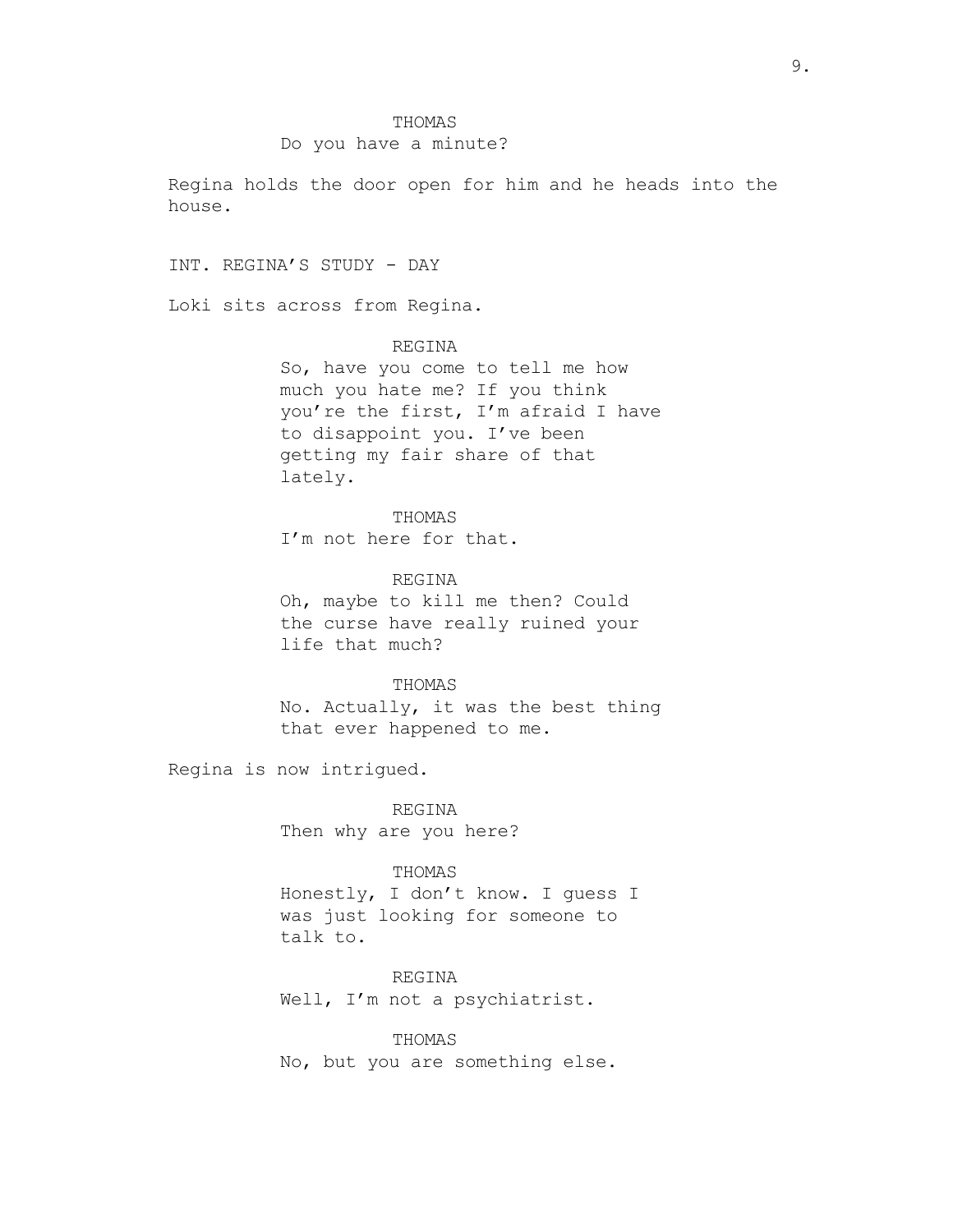REGINA

What's that?

THOMAS You're a monster, like me.

Regina is a little taken aback by this.

THOMAS (CONT'D) I mean, that's what people think of you. Of us.

#### REGINA

I see.

THOMAS How do you live with it? With everyone hating you?

Regina hardens.

#### REGINA

Easy. I just don't care what anyone thinks. All I care about is my own happiness.

#### THOMAS

What about your son? Henry? There must be some part of you that cares what he thinks.

REGINA

If I did, he would be the only one.

# THOMAS

Under the curse, the children loved my shows. People were friendly. Now, I can't even walk down the street without their harsh stares. I guess I just thought maybe you would have some insight.

## REGINA

Well, maybe these people don't deserve such concern. Maybe you should be more concerned with yourself.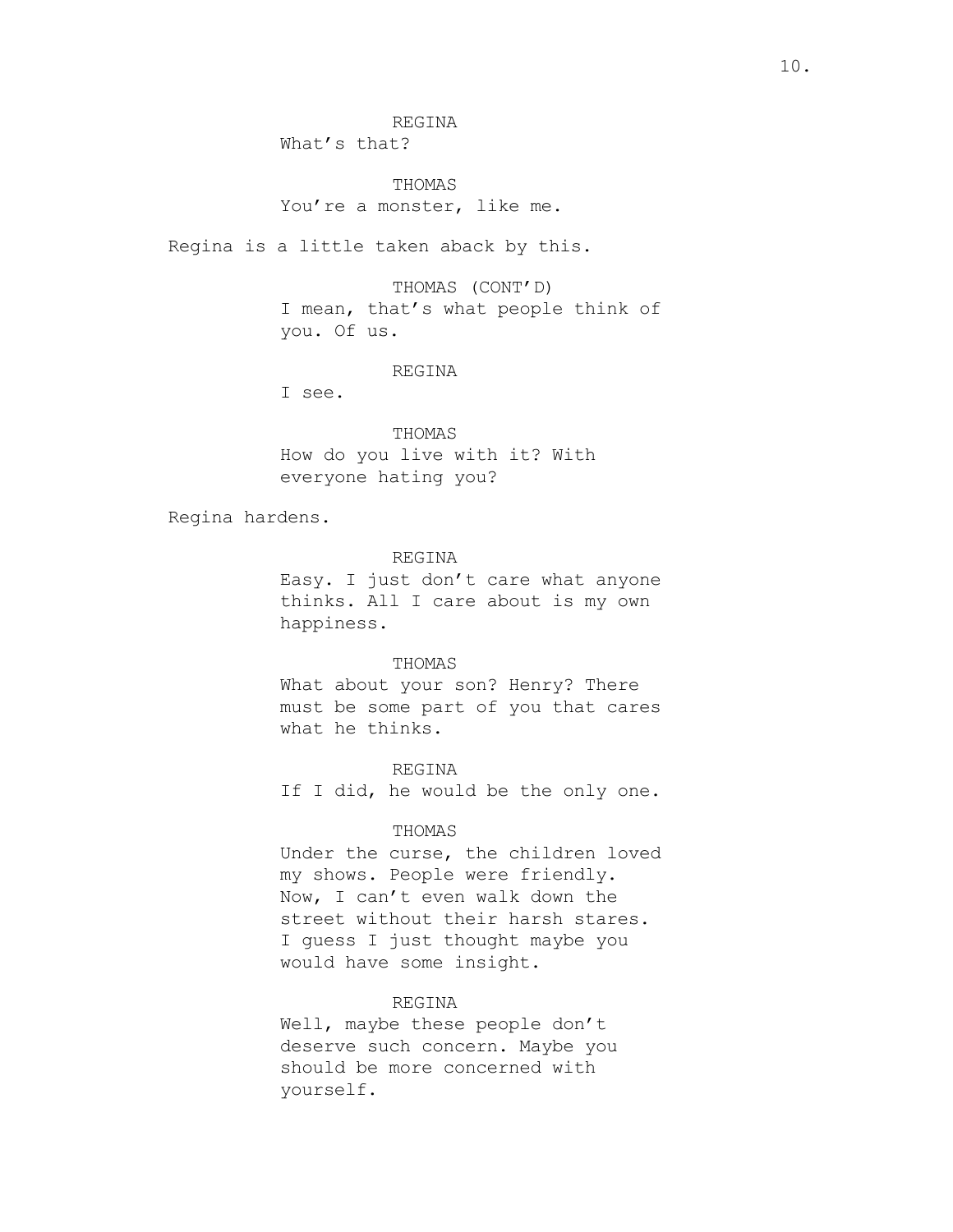INT. LEE'S HOME - NIGHT

A group of people stand over the body of Lee. He is dead.

# END OF ACT ONE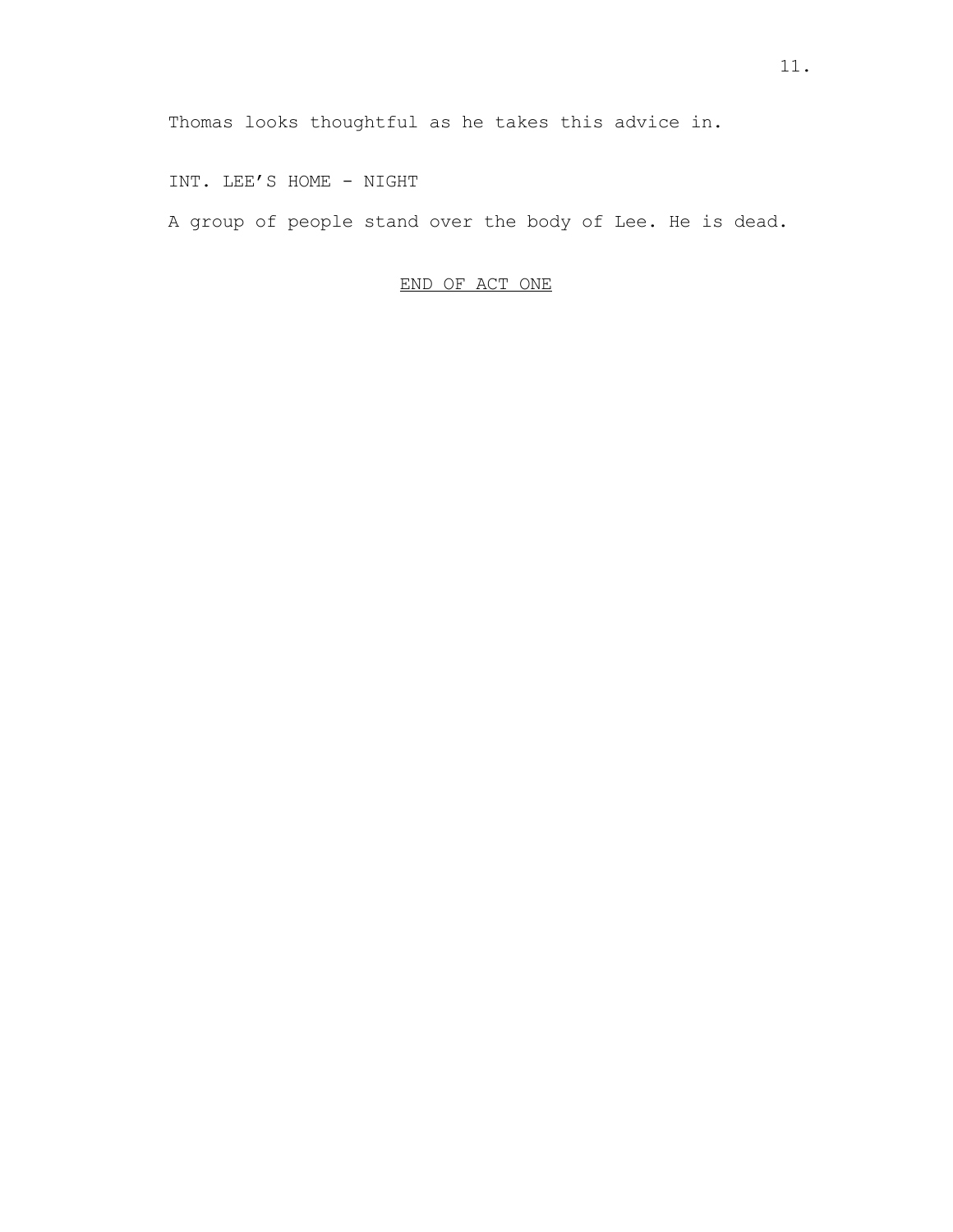# ACT TWO

EXT. LEE'S HOUSE - EARLY MORNING

There is caution tape set up around the house and a crowd has gathered to see what's going on.

David stands outside, talking to the crowd.

DAVID Everyone, please stay calm and move along. There's nothing to be worried about.

Mary Margaret and Emma walk by with Henry. David sees them and leaves the crowd to go talk to them.

## MARY MARGARET

David?

EMMA What's going on?

DAVID It's Balder. He's dead.

#### EMMA

Who's Balder?

HENRY

Oh, no. Did Loki actually do it?

DAVID We can't be sure yet but we all know there is a strong possibility.

EMMA

We do?

HENRY It was the prophecy. That Loki would kill his own brother.

EMMA A third brother?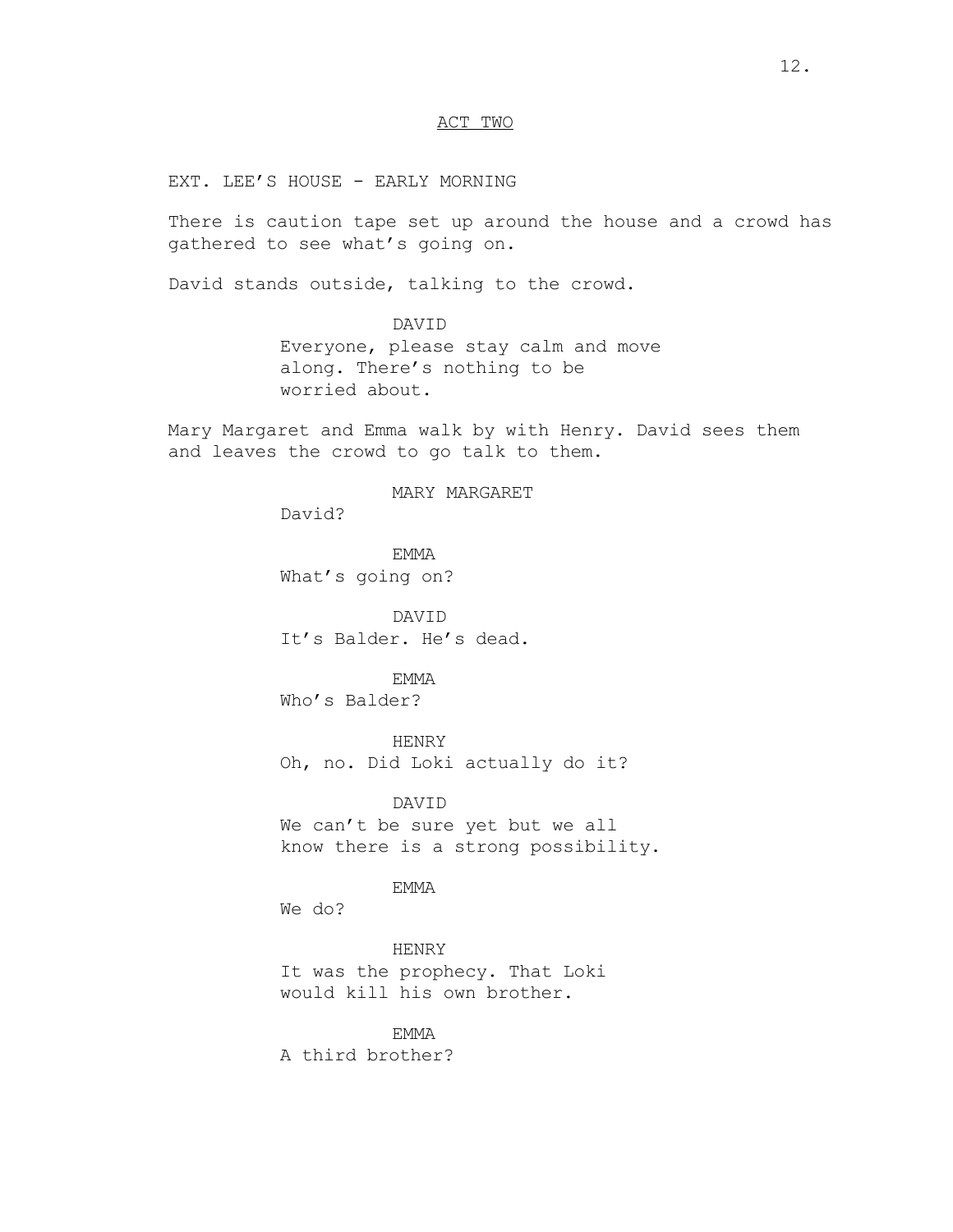DAVID Yeah. It looks that way.

MARY MARGARET But why now? After all this time?

DAVID That's exactly what I'm going to ask him when I find him.

EMMA I'll go with you.

DAVID It's not necessary.

EMMA C'mon. I used to be sheriff around here, remember? I can help.

David considers.

DAVID

OK. Fine.

HENRY I want to go, too.

EMMA Uh, I don't think so, Henry. You're going to have to sit this one out.

Henry's disappointed.

## HENRY

Awww.

MARY MARGARET Henry, why don't we go to Granny's and get some hot chocolate?

Mary Margaret and Henry walk off towards Granny's.

EMMA All right, then. Let's go see this Loki guy.

Emma and David head away from Balder's house.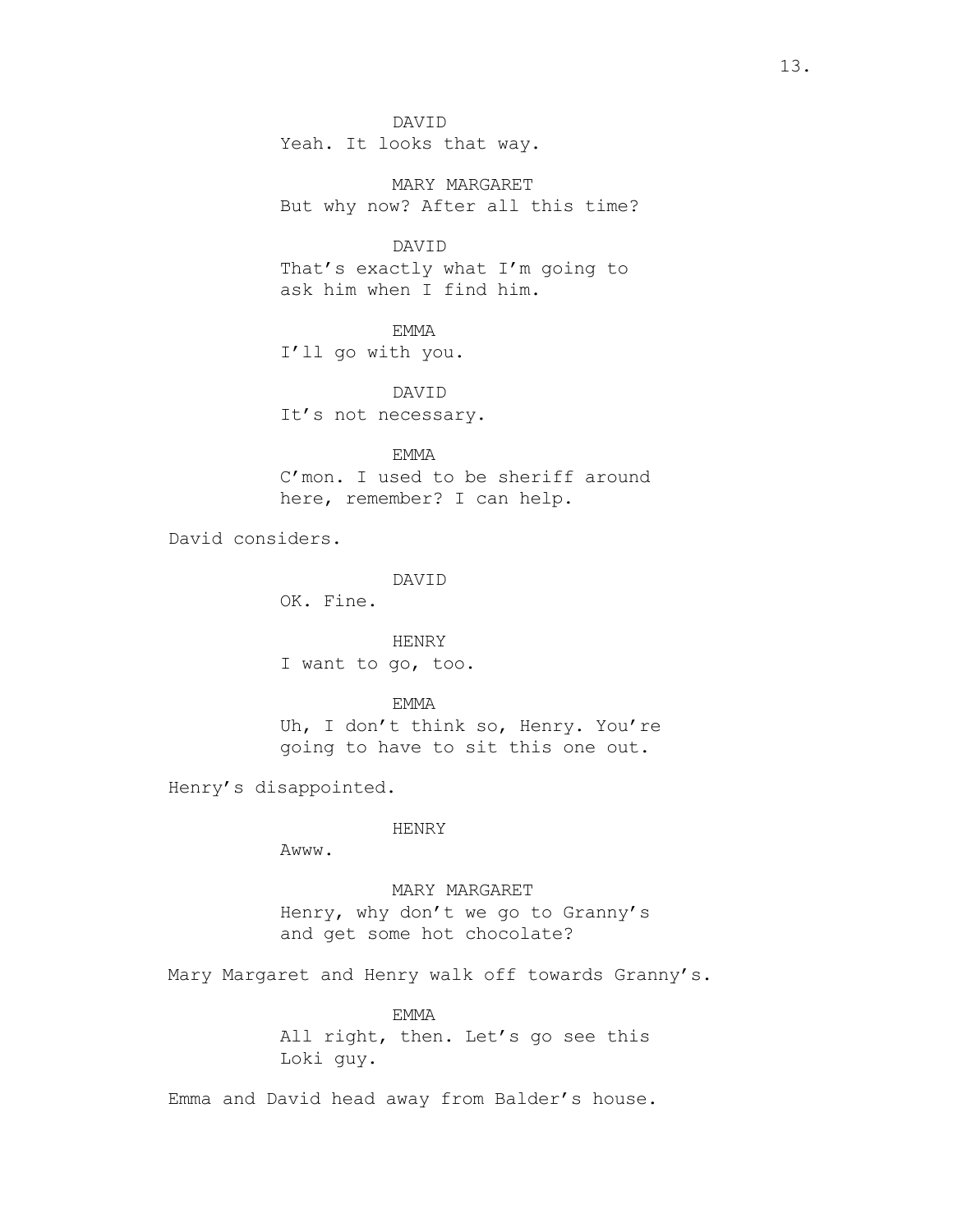David and Emma arrive at Thomas's house. Thomas is outside feeding his dove. He notices them walk up.

# THOMAS

I don't usually get visitors.

He looks at Emma.

THOMAS (CONT'D) I don't believe we've had the pleasure.

He holds out his hand but Emma is cautious.

#### EMMA

My name's Emma. We're here to talk to you about your brother.

# THOMAS

My brother? What is Thor up to? Did he save a bunch of children from a burning school bus or something equally heroic?

DAVID We're here about Balder.

THOMAS Ah. And what about him?

EMMA

He's dead.

Thomas appears to be surprised.

#### THOMAS

No. No, it can't be.

## DAVID

We'd like you to come with us. We have a few questions we would like to go over with you.

THOMAS Yes, I suppose you would.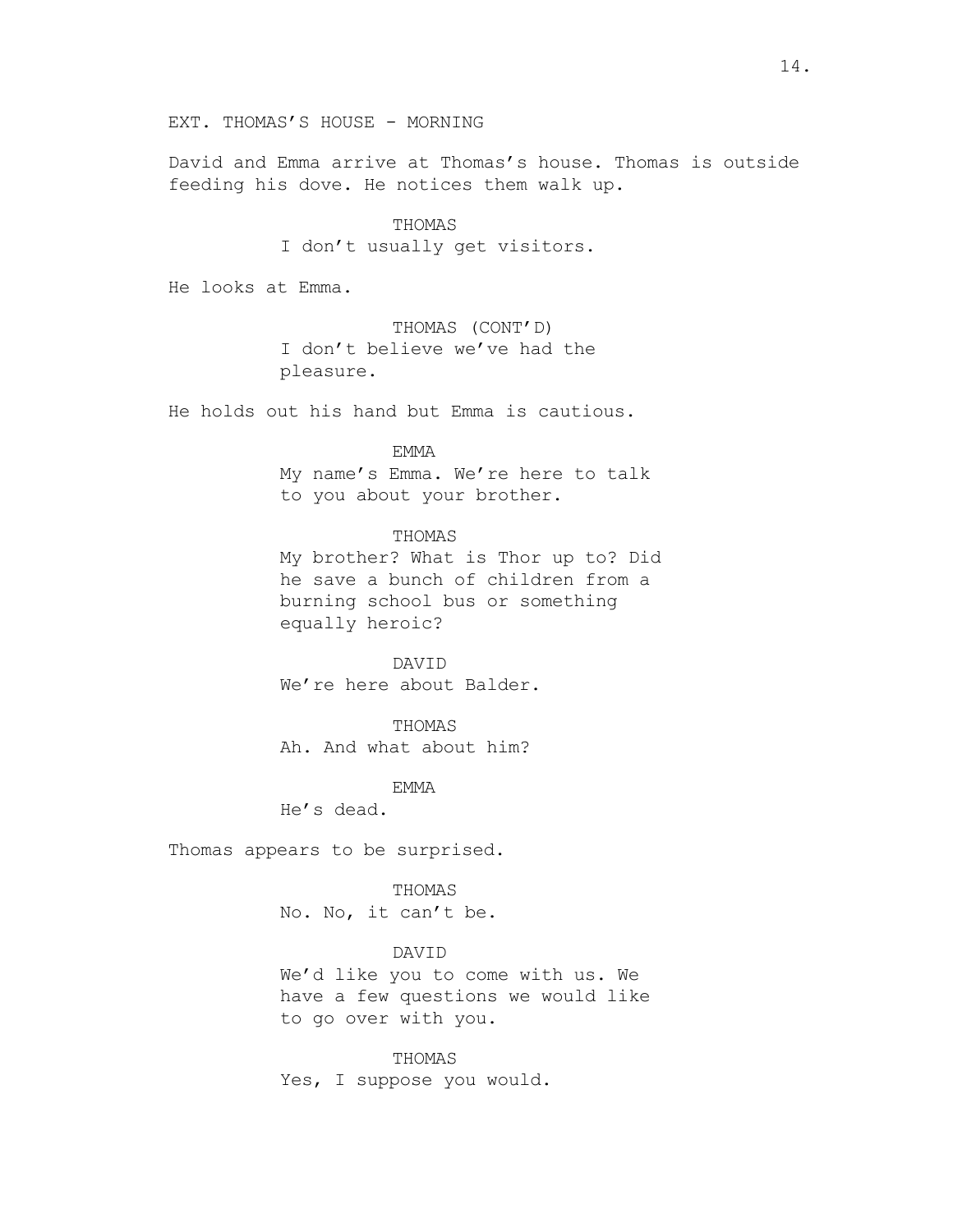DAVID When was the last time you spoke with him?

THOMAS I'm afraid that was a very long time ago.

We focus in on Thomas, who is full of sadness.

INT. ODIN'S CASTLE (LOKI'S ROOM) - DAY - **ASGARD**

Years have passed and Loki is well into his twenties. He uses magic to create a bracelet, ornately decorated in white chrysanthemums.

Loki smiles, pleased with his work.

LOKI

It's perfect.

INT. CELEBRATION HALL - NIGHT - **ASGARD**

Loki, carrying a box with the bracelet inside, walks into Sif's birthday celebration. The party's in full swing, with lots of people drinking and laughing.

As Loki walks in, people get quiet and stare at him with fear.

Nearby, he sees Balder flirting with two girls.

BALDER

I dare say, I know not which one of you is the lovelier, but I know that together you two would make an unforgettable pair.

The girls giggle. Loki walks over.

LOKI Greetings, brother.

BALDER Greetings, murderer.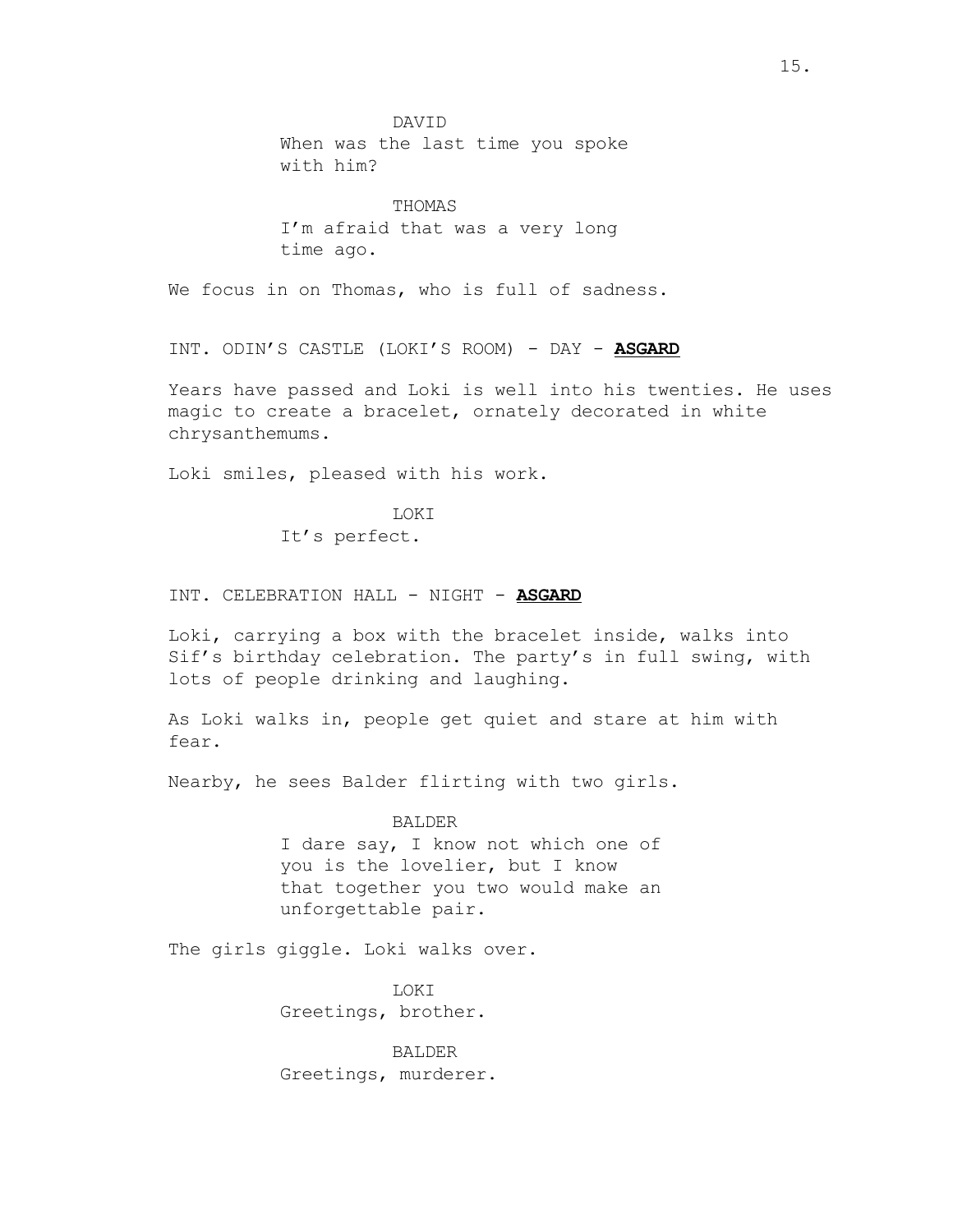LOKI

I've killed no one.

BALDER Not yet. But forgive me for not taking solace in that detail, considering that I'm your future victim.

LOKI Have you seen Sif?

## BALDER

Let me make something perfectly clear, "brother." Don't talk to me. Don't look at me. Don't even breath in my general direction. Just... just stay the hell away from me!

Balder walks away. Loki watches him leave, saddened, until Sif comes over, a crown of chrysanthemums on top of her head.

> SIF Loki! You came!

> > LOKI

You doubted?

## SIF

You never come to the celebrations. This is a true miracle. And on my birthday of all days.

LOKI

It's my honor to be invited, Lady Sif.

Loki is about to hand her the present.

LOKI (CONT'D) Sif, this is--

SIF (Interrupting him) Oh Loki, I've got such marvelous news! I'm to be married!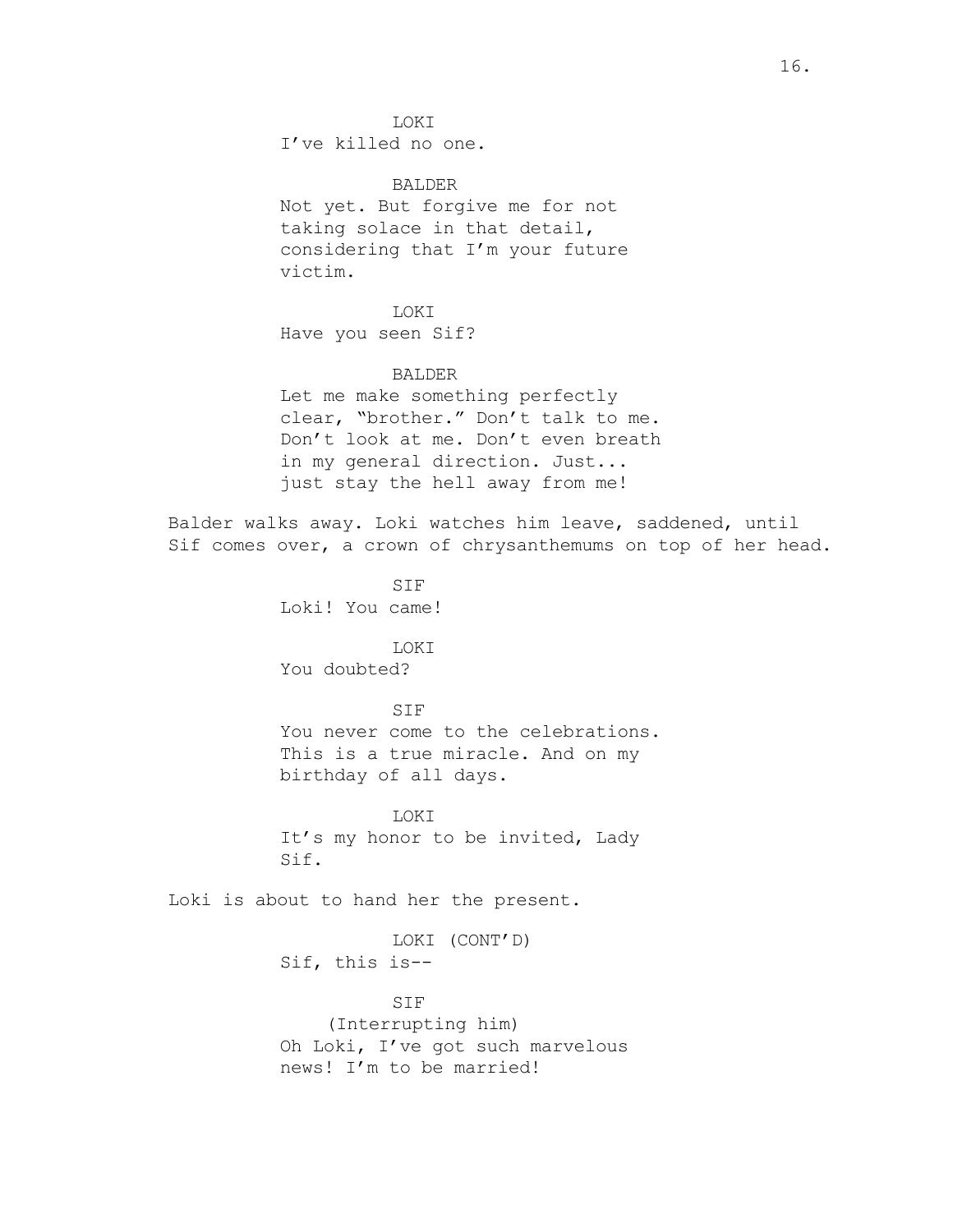LOKI Married? I... Who?

SIF To Thor! He proposed! Isn't it wonderful! We're to be siblings!

Sif waves over at Thor at the far side of the hall. Thor is surrounded by fellow ASGARDIANS, each with a jug of ale in their hands. Thor waves back at Sif, while Loki just stares at Thor, burning hatred forming in his eyes.

One of the Asgardians at Thor's side proposes a toast.

ASGARDIAN 1 To Thor, the mighty! Prince of Asgard!

Thor and the Asgardians raise their jugs high.

ASGARDIAN 2

To Thor!

ASGARDIAN 3

To Thor!

Suddenly, they each tilt their jugs and spill the ale on top of their heads.

> THOR What in the gods?

A loud, shrill laughter fills the hall and brings the celebration to a halt. All eyes turn to Loki, who is laughing maniacally.

# SIF

(Worried) Loki?

Loki, crazed, continues laughing.

INT. ODIN'S CASTLE (WEDDING HALL) - DAY - **ASGARD**

Months later, the royal wedding of Odin and Sif is in progress, with King Odin presiding and all the lords and ladies of Asgard in attendance.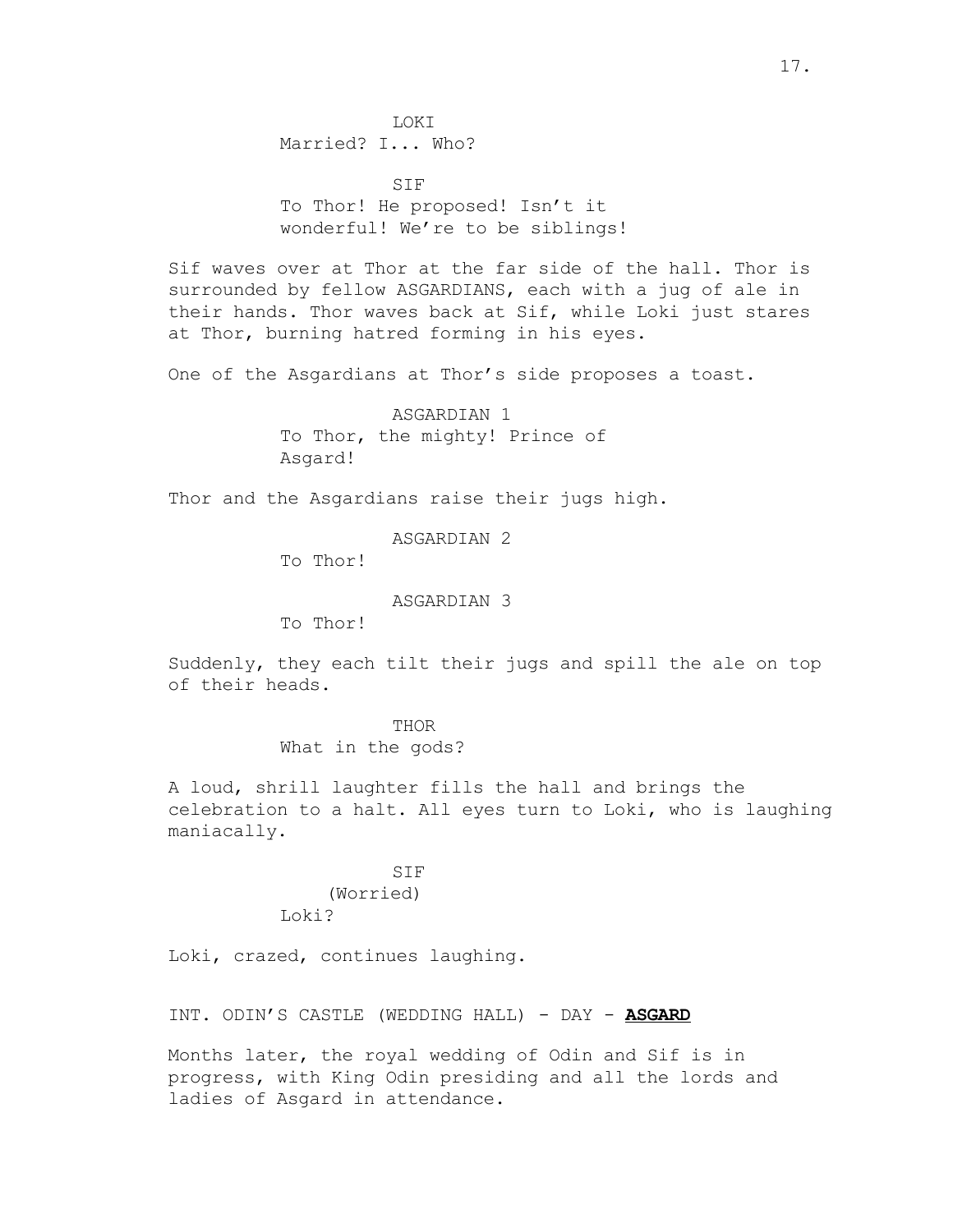ODIN If any lord of the golden realm should object, speak now or hold thy peace forevermore.

They look out over the crowd, and suddenly a hand pops up.

ODIN (CONT'D) Lord Heimdall? You object?

HEIMDALL No, milord. It's not me.

On the other side of the hall, another hand pops up. Then another. The crowd starts murmuring.

> ODIN Who is responsible for this madness?

An ominous laughter is heard throughout the hall.

LOKI (V.O.) Ha ha ha. What more could you expect, father....

Loki magically appears in the wedding hall.

LOKI (Finishing sentence) From the Master of Mischief.

SIF Loki, what are--

ODIN

Guards!

Armed guards try to attack Loki, but he tosses them aside with a levitation spell.

> LOKI It seems my invitation was lost. How embarrassing.

THOR Nothing was lost. You were simply not invited, villain.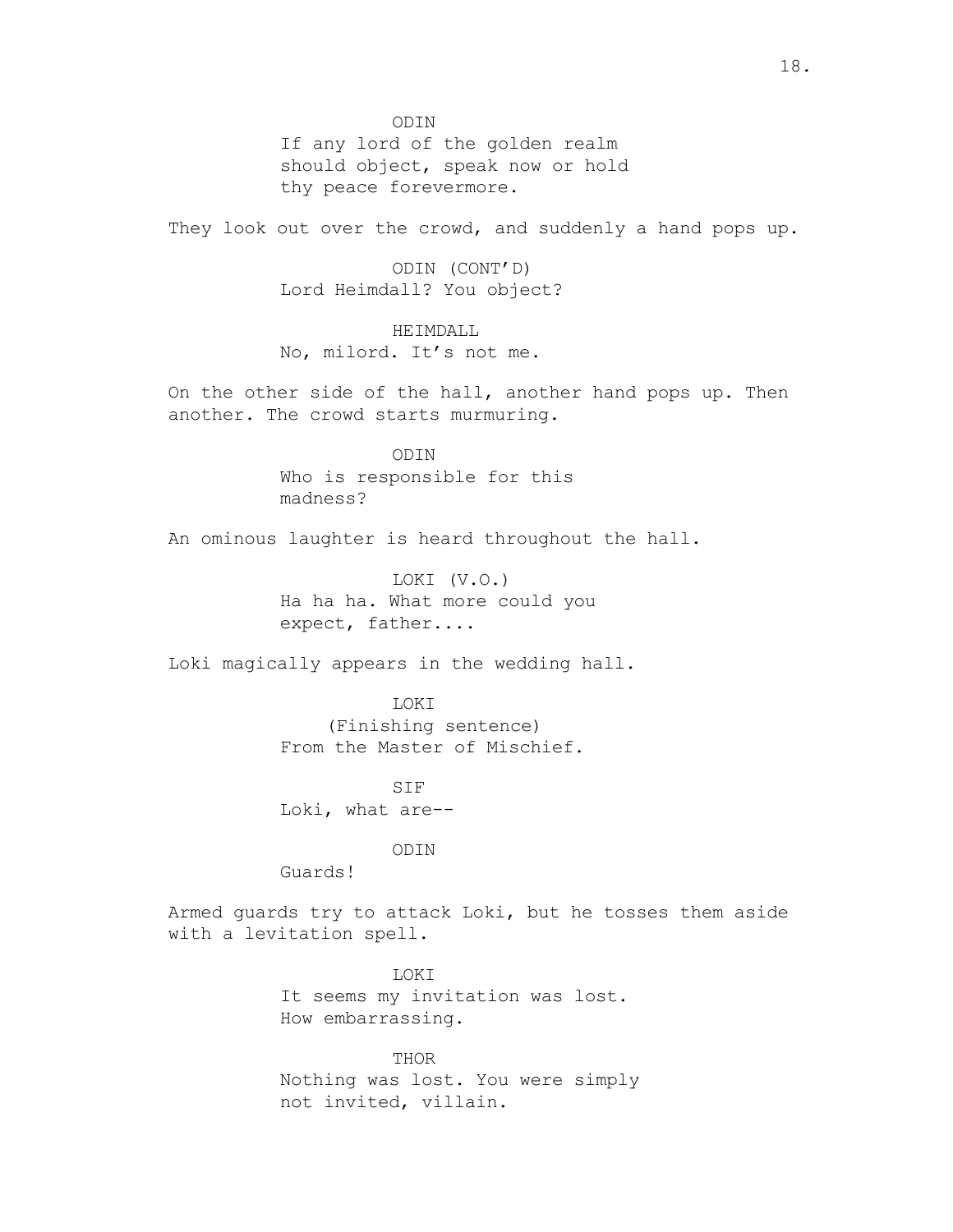LOKI I think you mean brother, don't you? THOR I warn you, Loki. I will not tolerate your tricks this day. LOKI Fret not, brother. I didn't come to fight. I merely came to deliver my wedding present. Loki casts a spell that floats over the couple. Soon after, Sif's hair starts to fall off. SIF What... what is happening to me? LOKI A new look for your new married life! Loki starts laughing. Sif, tears in her eyes, stares daggers at Loki. SIF I will never forgive you for this, Loki. Loki's laughter stops. SIF (CONT'D) Never! INT. POLICE STATION - DAY Thomas paces back and forth in the jail cell. Emma and David observe him from the Sheriff's Office. INT. POLICE STATION (SHERIFF'S OFFICE) - CONTINUOUS Emma and David go over paperwork from the case.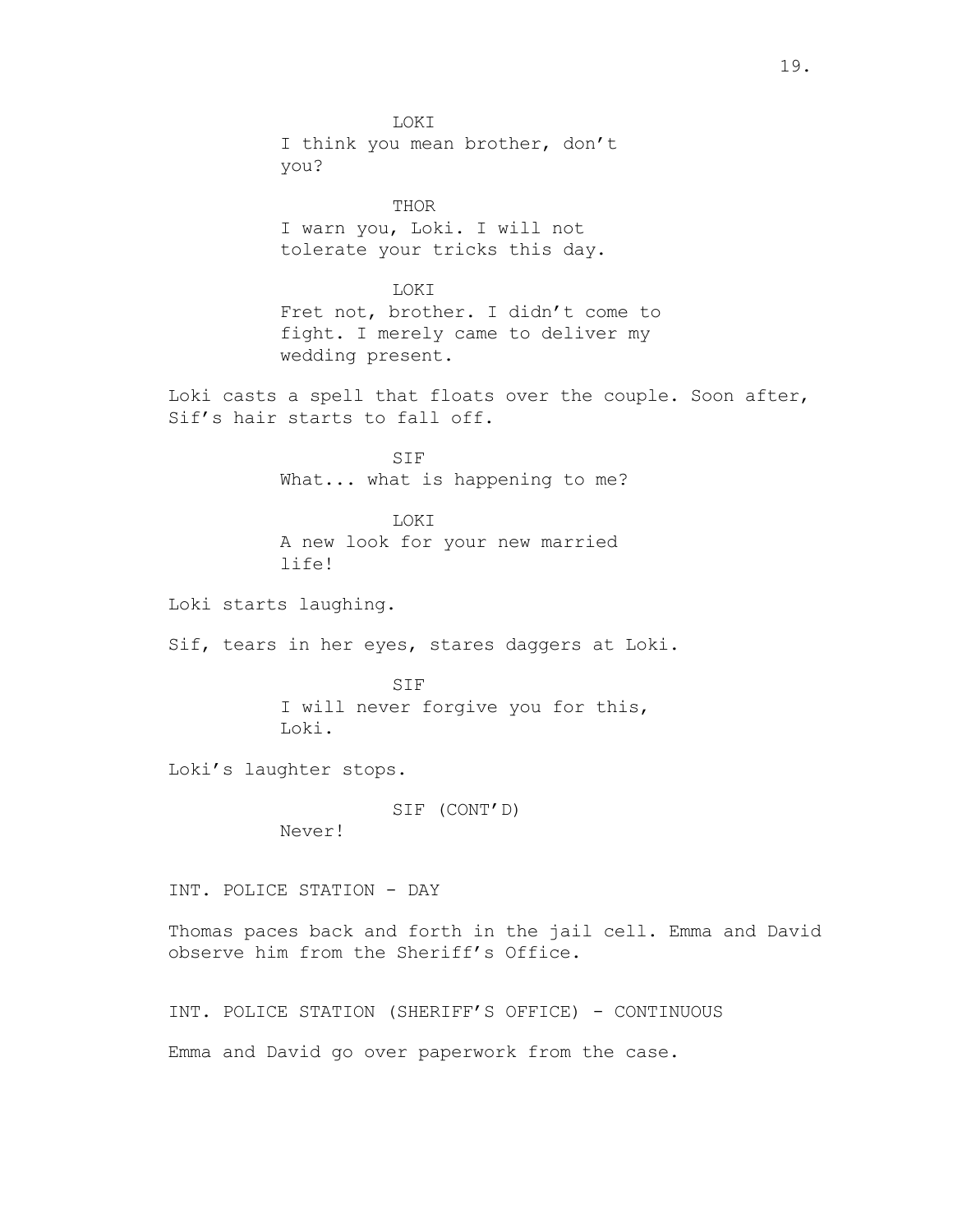#### EMMA

I just don't get why he would do it if it was foretold that he would do it. I mean, obviously everyone would think of him as a suspect.

## DAVID

Maybe he was in a rage.

EMMA

Maybe.

DAVID Or maybe he's just so vain that he thinks he can get away with anything.

EMMA Can't he, though?

DAVID What do you mean?

#### EMMA

I mean, he's an expert with magic, right? Like Regina? So, why wouldn't he just do some magic and get out of here? Why is he willingly here?

DAVID Maybe he just wants to see how this all plays out? He might even enjoy it.

MR. GOLD (O.S.) Oh, I doubt that.

Emma and David turn to see Mr. Gold.

# EMMA

Mr. Gold?

#### DAVID

Look, we're kind of in the middle of something here so whatever you need...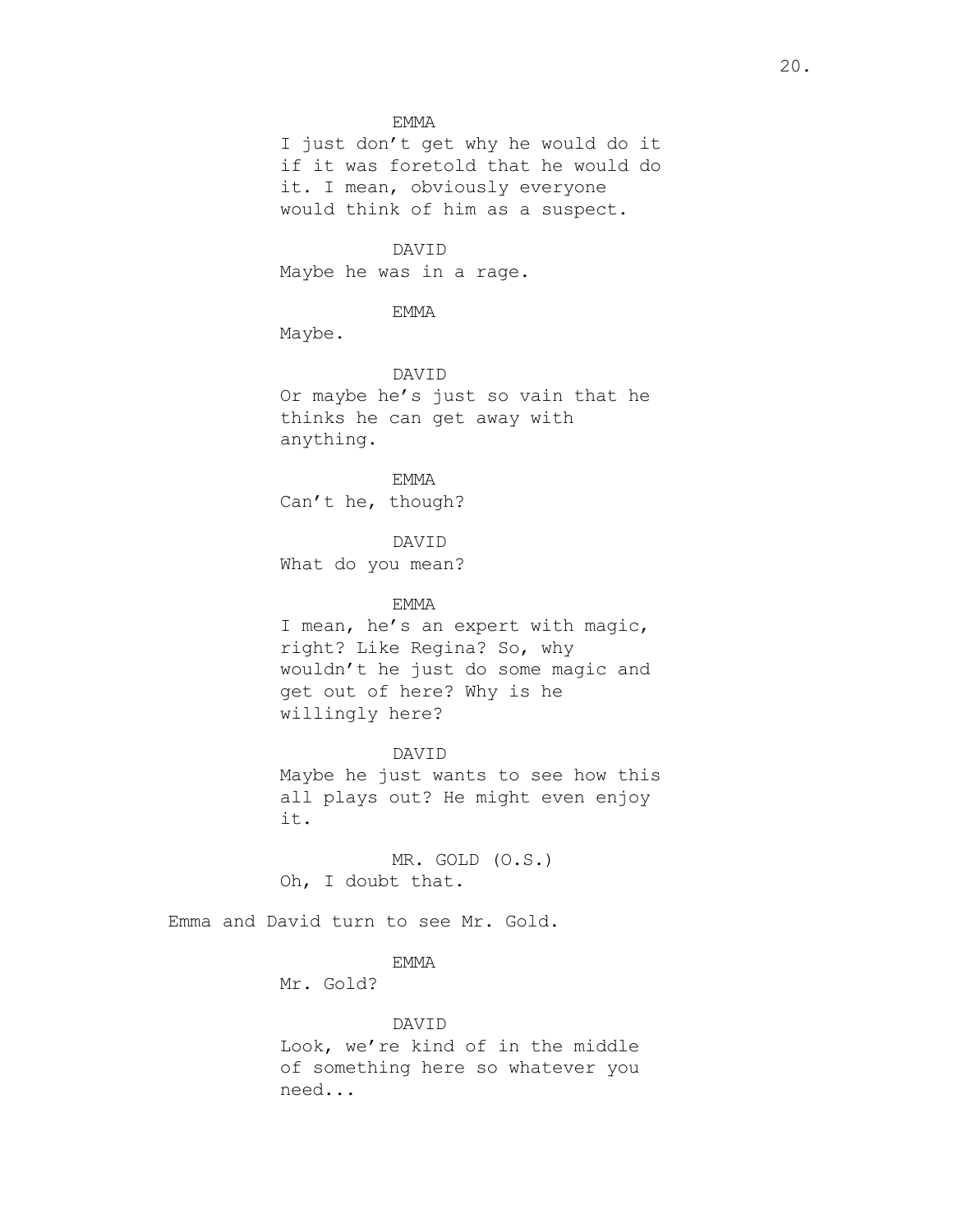MR. GOLD Yes. The death of Balder. That's actually why I'm here.

EMMA Really? Do you know something about Balder's murder?

MR. GOLD I know a lot of things. But one thing I do know is that Loki is innocent.

## DAVID

Innocent?

MR. GOLD That's right. And I'm here to provide his defense.

**EMMA** 

You know Loki?

MR. GOLD Oh, me and him go way back.

INT. LOKI'S CASTLE - DAY - **ASGARD**

Years have passed since the wedding, and Loki is alone in his own castle. He is now the same age as he is in Storybrooke.

He looks through a telescope that shows him Sif and Thor riding through the countryside on horseback. Sif's hair has grown back a dark black.

## **LOKT**

(To himself) Black, huh? It looks good.

Through the telescope, he sees Thor and Sif share a kiss. Loki takes his eye off of the telescope. Tears are starting to form.

## RUMPLESTITSKIN

Are those tears of joy, dearie, or tears of pain? Maybe a little bit of both?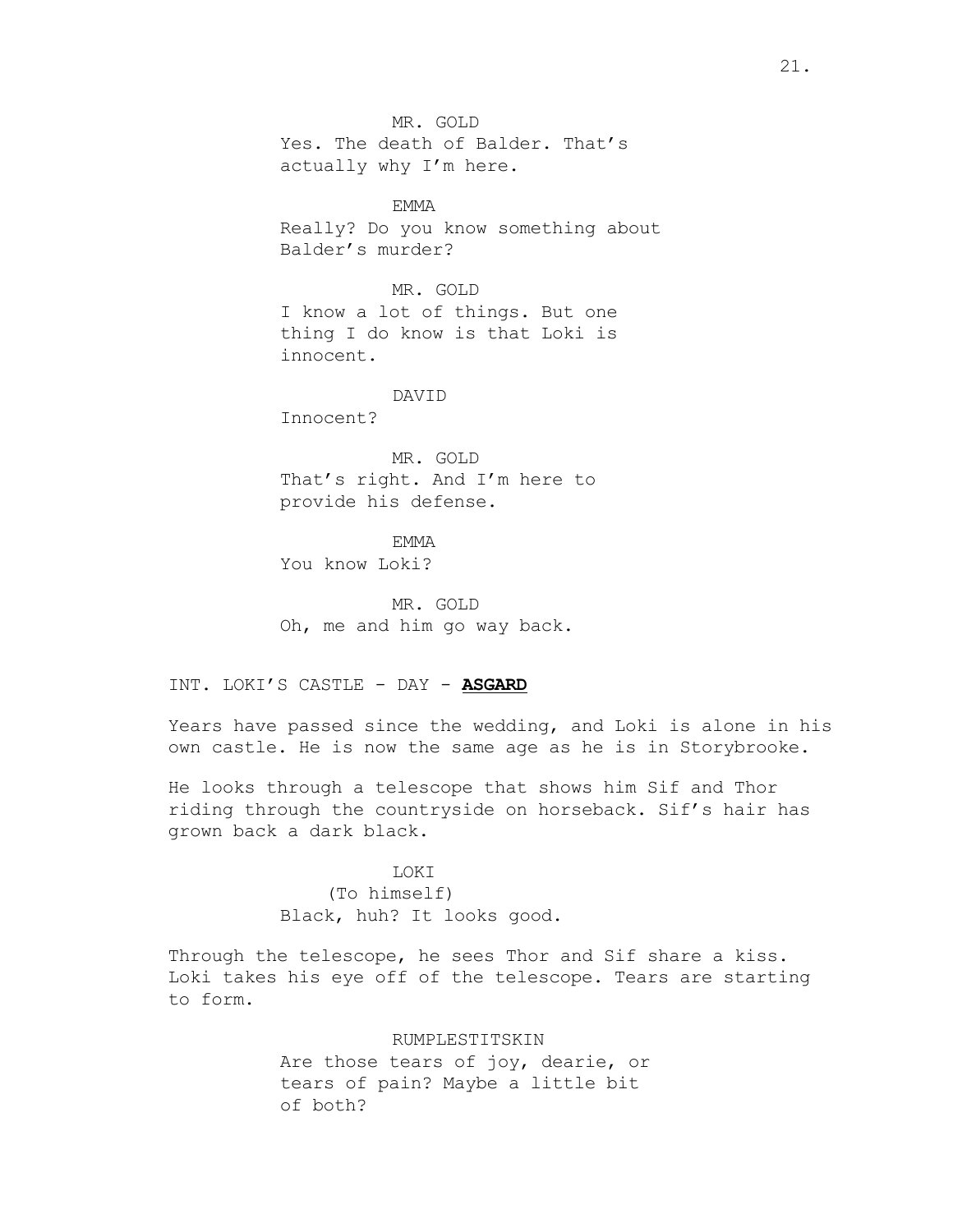Loki turns and sees Rumplestitskin standing in the room.

LOKI Who are you? How did you get in here?

#### RUMPLESTITSKIN

The real question's not who I am? It's why I'm here? And the good news is I'm here to help. For a price, of course.

#### LOKI

A price?

## RUMPLESTITSKIN

Help me steal the Book of Destiny from your "daddy," and I'll help you get rid of that pesky little fate of yours.

# LOKI

No.

Rumplestitskin is confused.

RUMPLESTITSKIN

No?

# LOKI

I've been trying to escape my destiny for so long, but it's no use. I don't need to escape my fate, I need to embrace it.

RUMPLESTITSKIN What, exactly, are you asking for?

## LOKI

I want you to help me kill Balder.

Loki smiles mischievously.

## END OF ACT TWO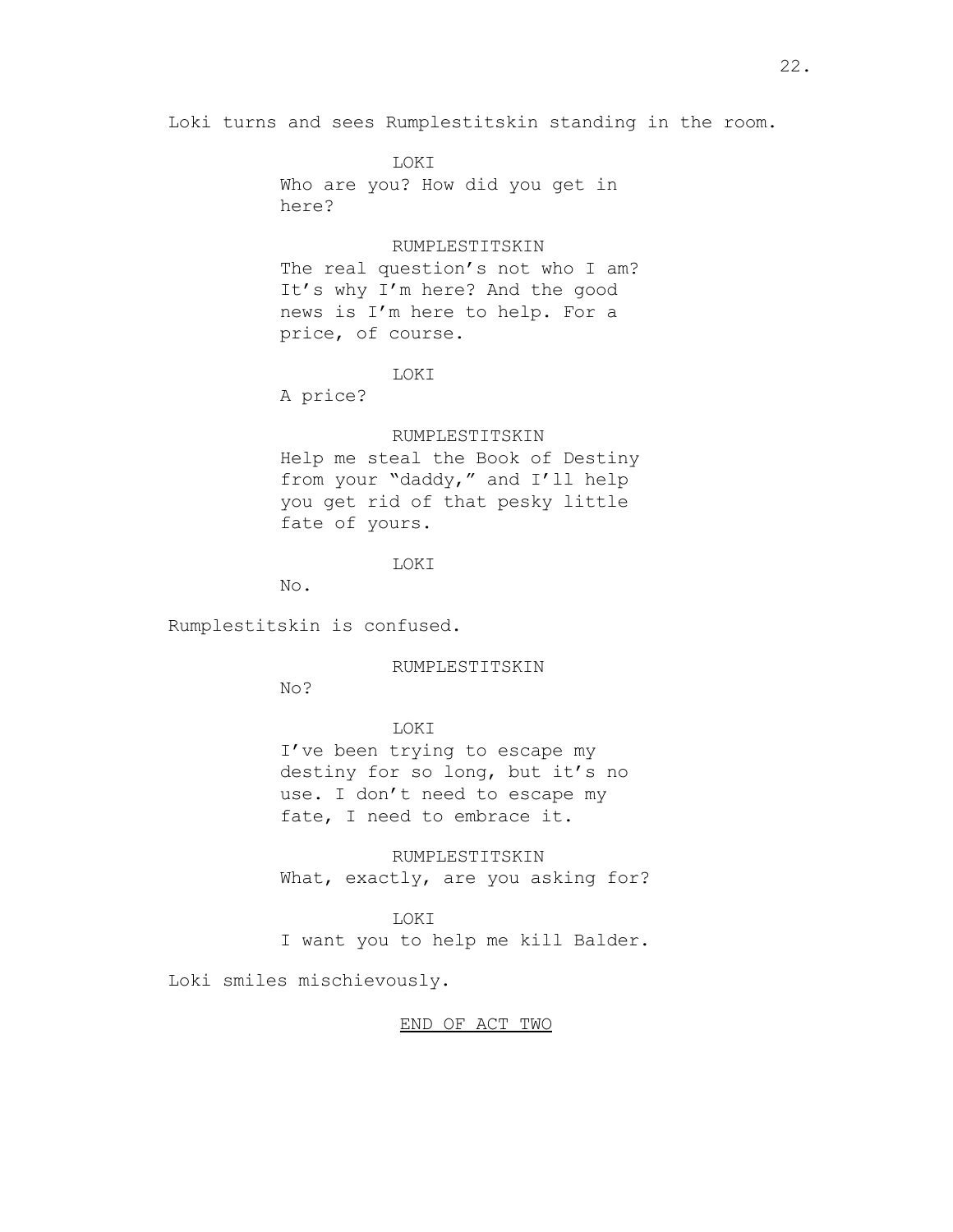## ACT THREE

INT. CHRIS AND JAMIE'S HOUSE - DAY

Emma and David sit across from Chris in the living room. Jamie stands behind them, staring out the window looking sad.

> CHRIS That monster! I knew it wouldn't take him long.

# DAVID

What do you mean?

# CHRIS

When the curse broke and we all remembered, I knew Loki would try something.

# EMMA

You don't have any doubts that he did this?

CHRIS Who else would have done it?

Emma looks to Jamie.

## EMMA

And what about you? Do you think Loki murdered Balder?

Jamie looks over to them.

## JAMIE

I don't know. I guess he must have. Everyone else loved Balder.

# EMMA

Aside from the prophecy, is there any reason to suspect Loki?

## CHRIS

Why are you asking these questions? You have the monster that murdered my brother.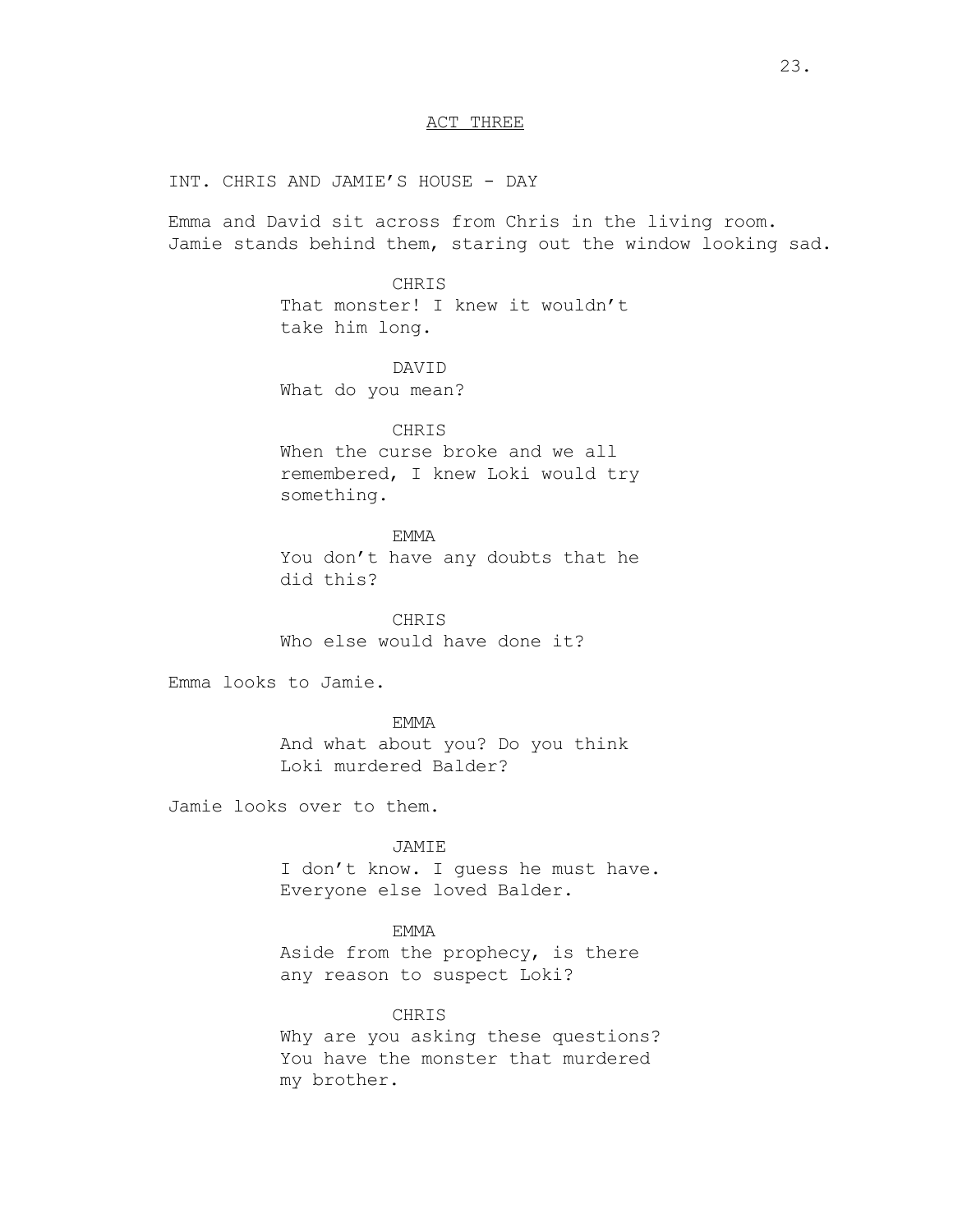EMMA

Loki is your brother, too. Aren't you concerned for him?

Chris stands up, angry.

#### CHRIS

How dare you! I am grieving for Balder. Loki is not my brother and has not been for quite some time.

Emma and David stand up as well.

EMMA

I'm sorry. I didn't mean to upset you. I'm just concerned with finding out who really did this.

# DAVID

We're still conducting an investigation and we have to keep an open mind.

CHRIS

Then maybe you should both leave and conduct your investigation.

He gestures toward the door.

EXT. CHRIS AND JAMIE'S HOUSE - DAY

Emma and David exit the house. Jamie walks them out.

EMMA Sorry if I caused any trouble.

## JAMIE

He'll be all right. He just has a quick temper, but it passes.

Jamie seems especially sad.

EMMA

Are you OK?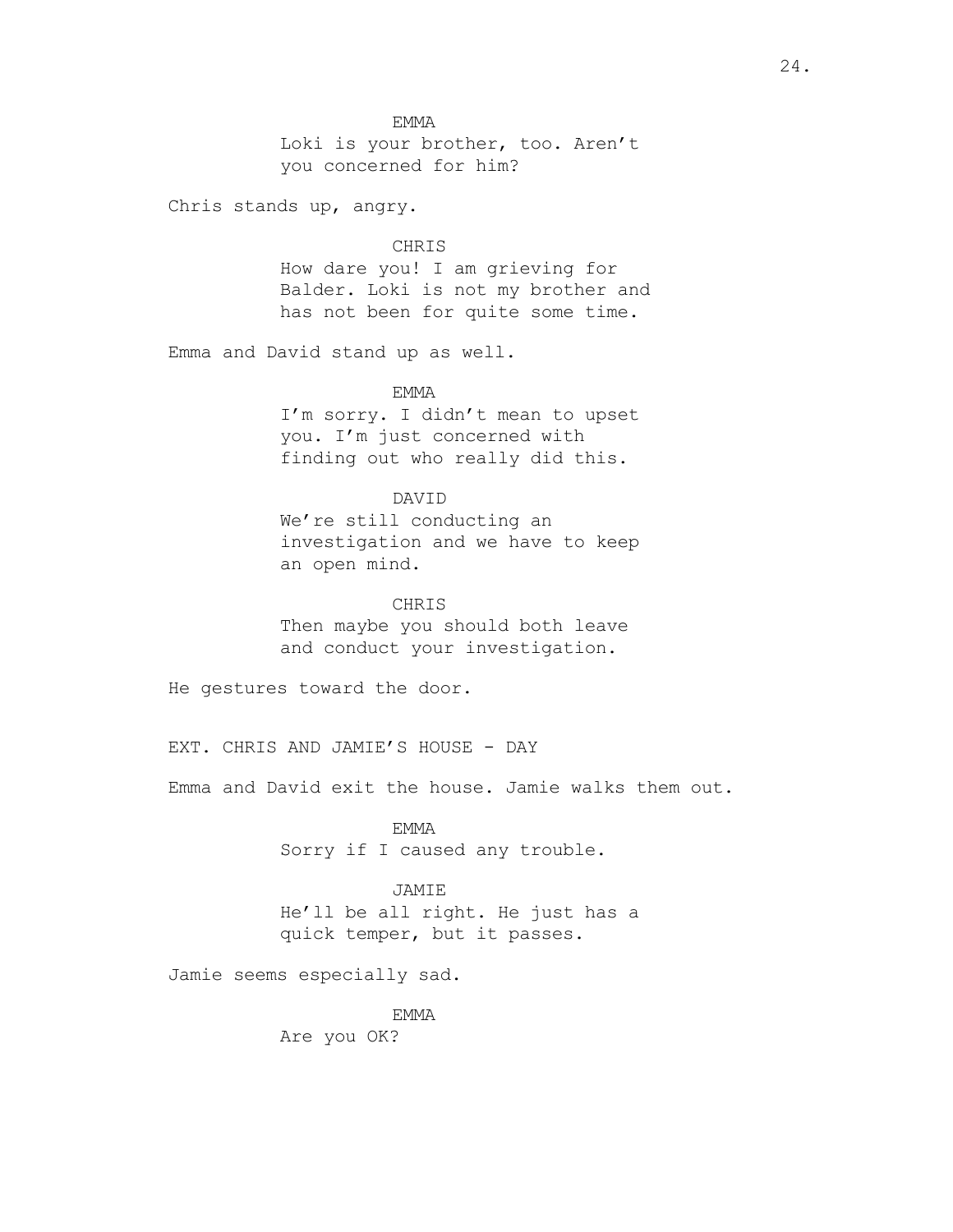JAMIE

Yes, I'm fine. It's just so sad what happened to Balder. He was family.

DAVID Of course. Thanks for you help.

Emma and David walk off.

INT. POLICE STATION (SHERIFF'S OFFICE) - DAY

Emma and David sit and go through the documents pertaining to the case. Mary Margaret enters carrying a bag of food.

> MARY MARGARET I thought you guys could use some lunch.

DAVID You read my mind.

EMMA Thanks. Where's Henry?

MARY MARGARET I left him with Ruby and Granny. I don't think he should be here right now.

Mary Margaret looks over to Thomas in his cell. He stands there staring back at her, devilishly.

> MARY MARGARET (CONT'D) The sad part is that I think we're all starting to get used to this. Murder. Dark magic. It's never ending.

DAVID It will end one day. We have to believe that. Good will always win.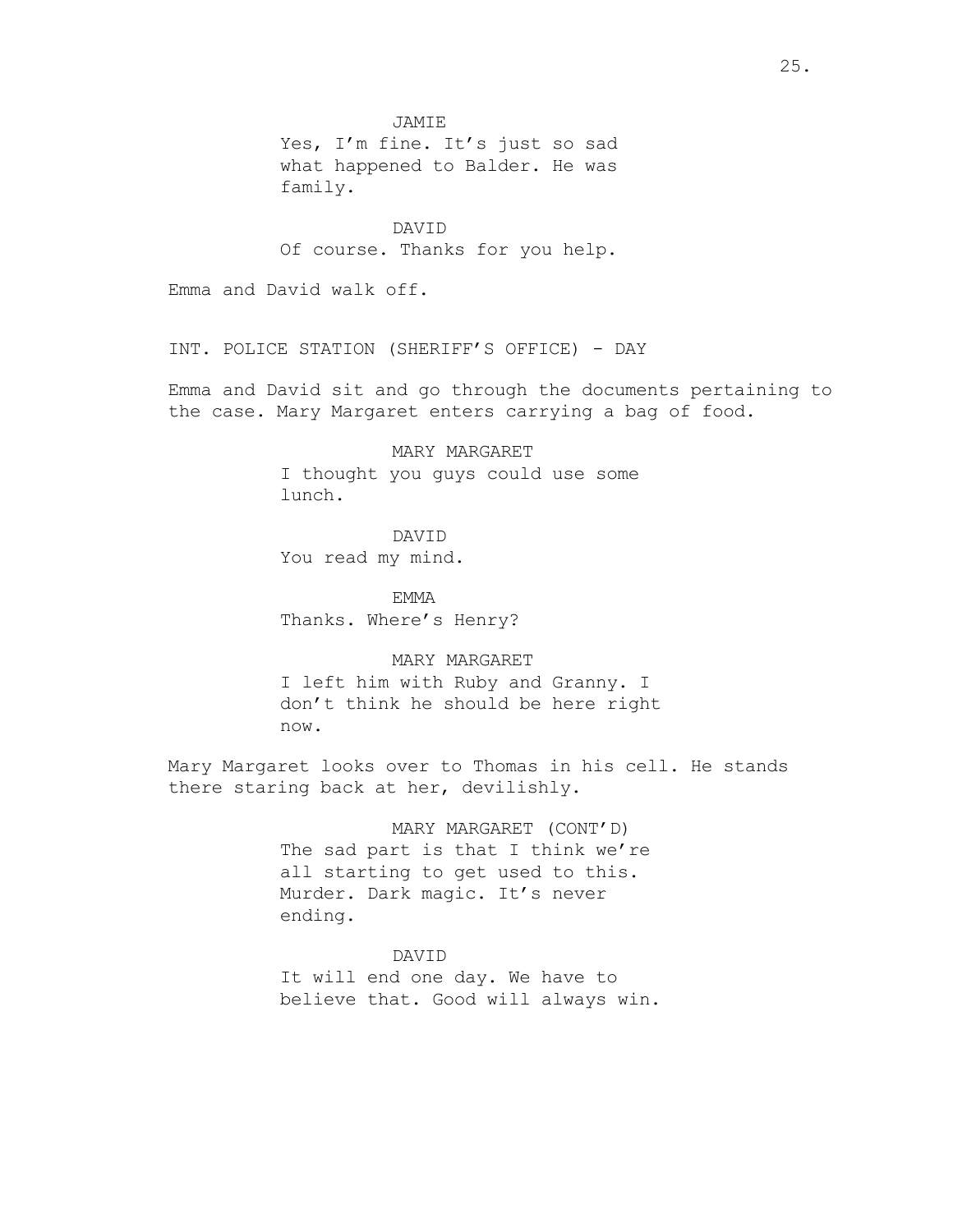## EMMA

Yeah. Well, I think everyone is still in a haze after coming out of this curse. It's like no one has a handle on reality anymore.

## MARY MARGARET

That's because we've lived two different realities and now we have to reconcile them. Am I Mary Margaret or Snow White? Somehow, I have to be both.

## DAVID

And it seems like Loki has gone back to his old self.

## EMMA

We really shouldn't jump to conclusions. We don't know for sure yet that he did it.

Emma pays special attention to one of the papers she was going over.

EMMA (CONT'D)

Huh.

DAVID What is it?

EMMA The cause of death was poison.

# MARY MARGARET

Poison?

# EMMA

Yeah. With mistletoe. I didn't even realize that was poisonous.

# DAVID

Mistletoe. Of course.

# EMMA

Of course? Does that mean something?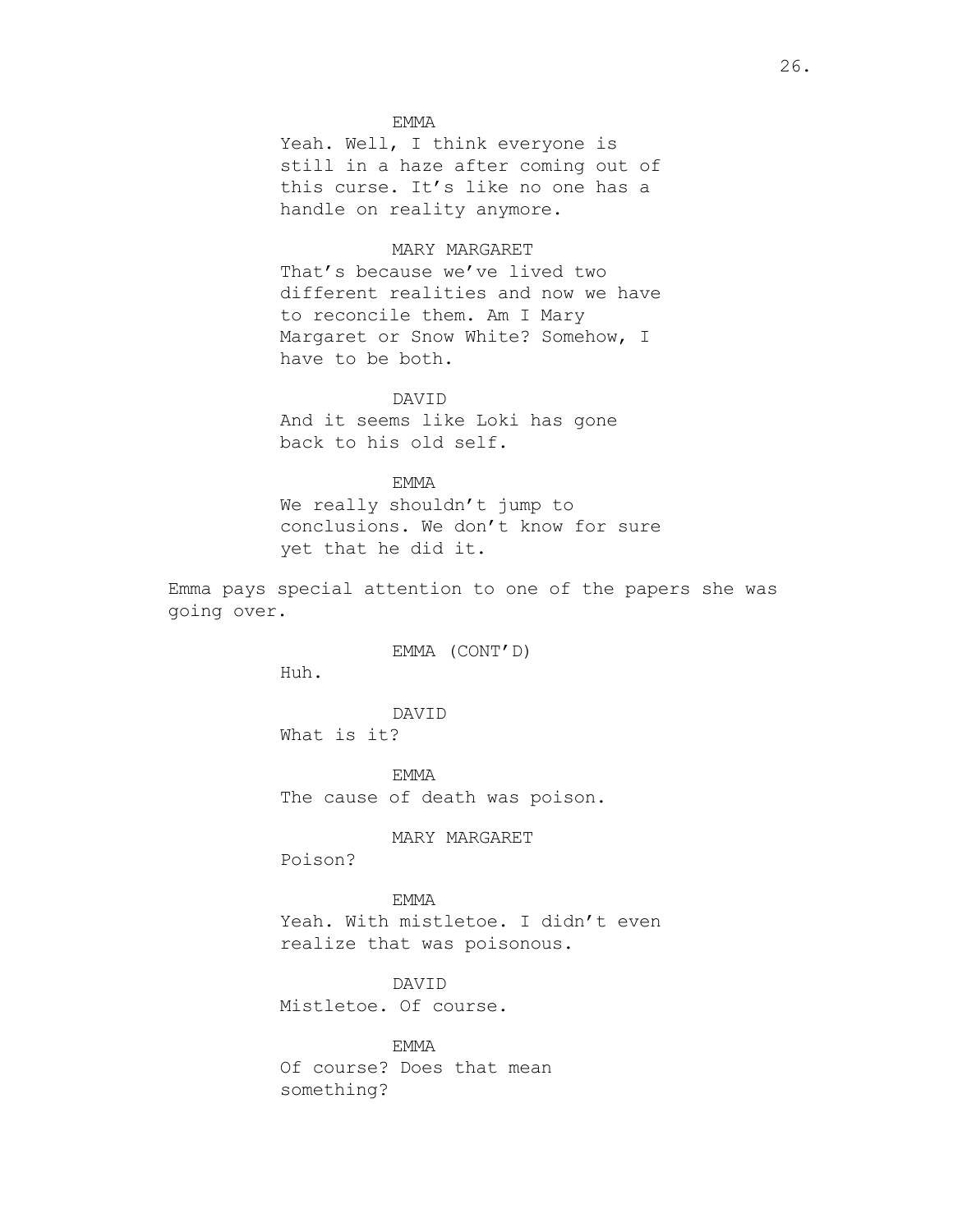Mary Margaret and David exchange a knowing look.

INT. ODIN'S CASTLE (HALLWAY) - DAY - **ASGARD**

Loki creeps through the royal hall toward the throne room. He sees two guards standing watch at the entrance.

Loki casts a spell to make himself look like Odin, then walks toward the door.

> **LOKT** (As Odin) You two. Relieve the guards at the gate. Your replacements will arrive shortly.

GUARDS Yes, Lord Odin.

The guards leave and Loki strolls inside.

INT. ODIN'S CASTLE (THRONE ROOM) - DAY - **ASGARD**

Loki's illusion disappears as he makes his way toward the Book of Destiny. He stares at it, this book that has tormented him, then reaches out and grabs it.

## THOR

I see you've graduated from mischief to thievery.

LOKI What are you doing here?

THOR I think it is I that should ask that of you.

# LOKI

Thor the golden son. Always so perfect. So righteous.

THOR Put the book down, Loki.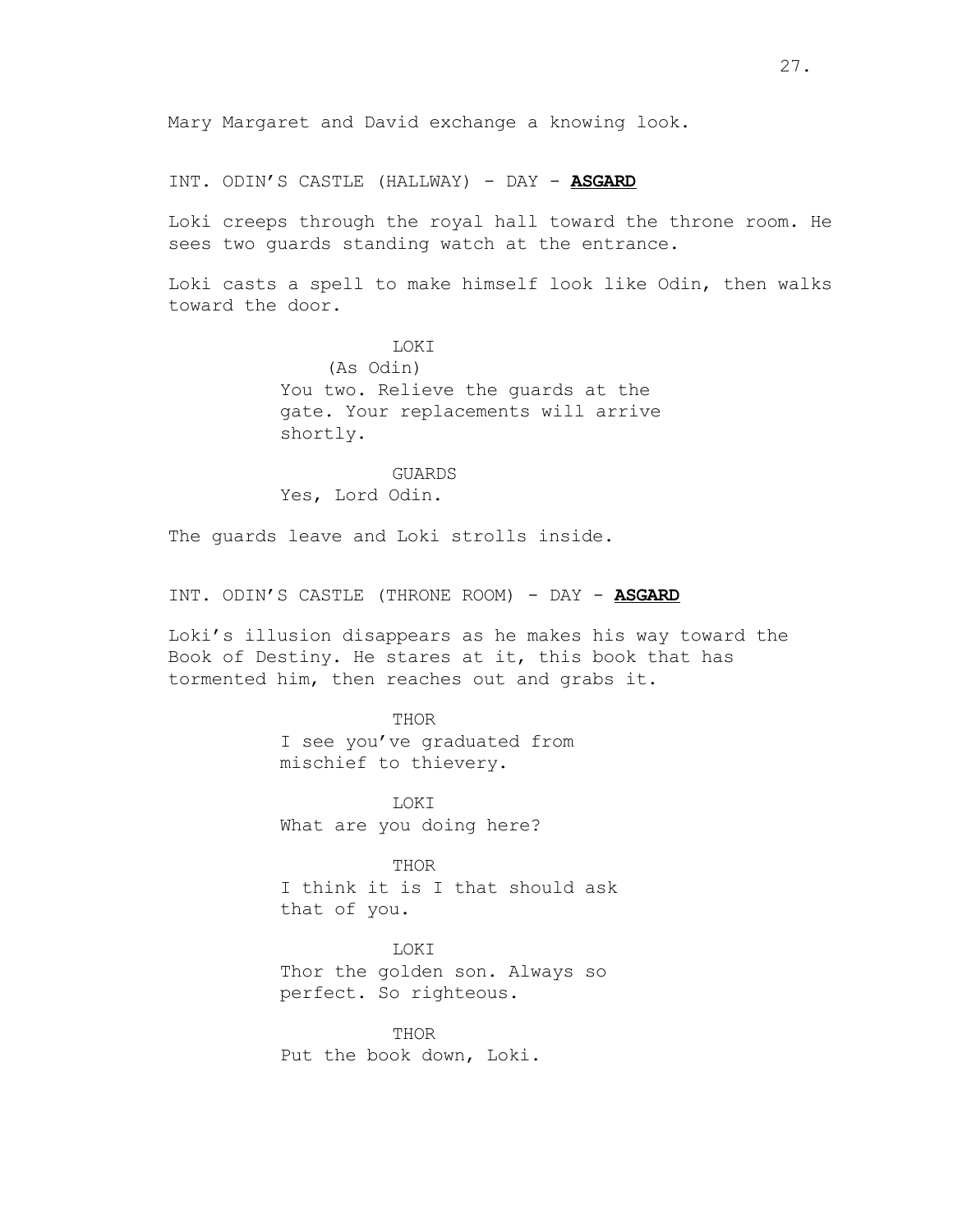## LOKI

Or what?

Thor pulls out a sword and lunges at Loki, but Loki just tosses him aside with a levitation spell. Thor lands on a chest of various items.

> LOKI (CONT'D) Told you you should have paid attention to our sorcery lessons.

Loki starts walking toward the door.

Thor reaches over and grabs a hammer than landed next to him. He launches it at Loki and hits him right in the back.

LOKI (CONT'D)

Ahhh!

Loki drops to the floor.

LOKI (CONT'D) How dare you! That hurt!

THOR

I guess you should have paid attention to our combat lessons.

Thor charges at Loki, ready to fight.

Loki grabs hold of the book and casts a spell, teleporting out of the throne room right before Thor can reach him.

Thor, for his part, picks up the hammer that he threw at Loki. He stares at it, the beginning of a beautiful friendship.

INT. POLICE STATION - DAY

Mr. Gold stands outside of the jail cell. Inside, Thomas continues to pace.

> THOMAS So, you're going to help me?

MR. GOLD That's why I'm here.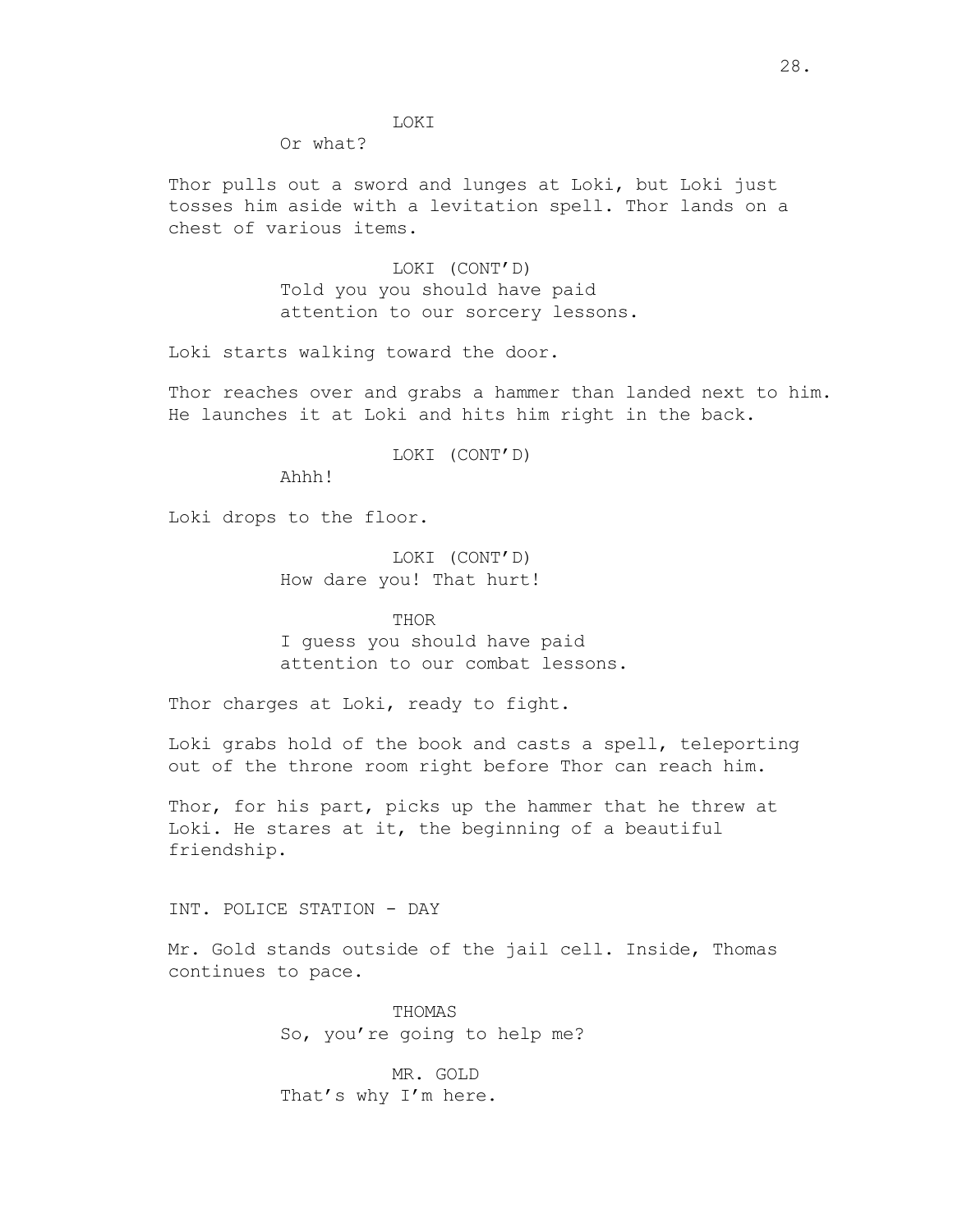THOMAS Forgive me if I find that hard to believe.

MR. GOLD Nevertheless, I'm here.

## THOMAS

Well, you must want something. To make a deal?

MR. GOLD Perhaps this one is out of the goodness of my heart?

THOMAS You're not fooling me Rumple. You forget that I know you.

MR. GOLD Yes, and I know you. I believe I owe you one.

#### THOMAS

Owe me?

MR. GOLD I do feel a bit responsible for your predicament.

Thomas looks at him skeptically.

THOMAS And now you want to help?

## MR. GOLD

People can change. You should know that. I'm a different man, now. I've been working towards... let's just say rehabilitation.

Thomas backs down, believing him.

THOMAS Because of Belle?

MR. GOLD True love. It does wonders.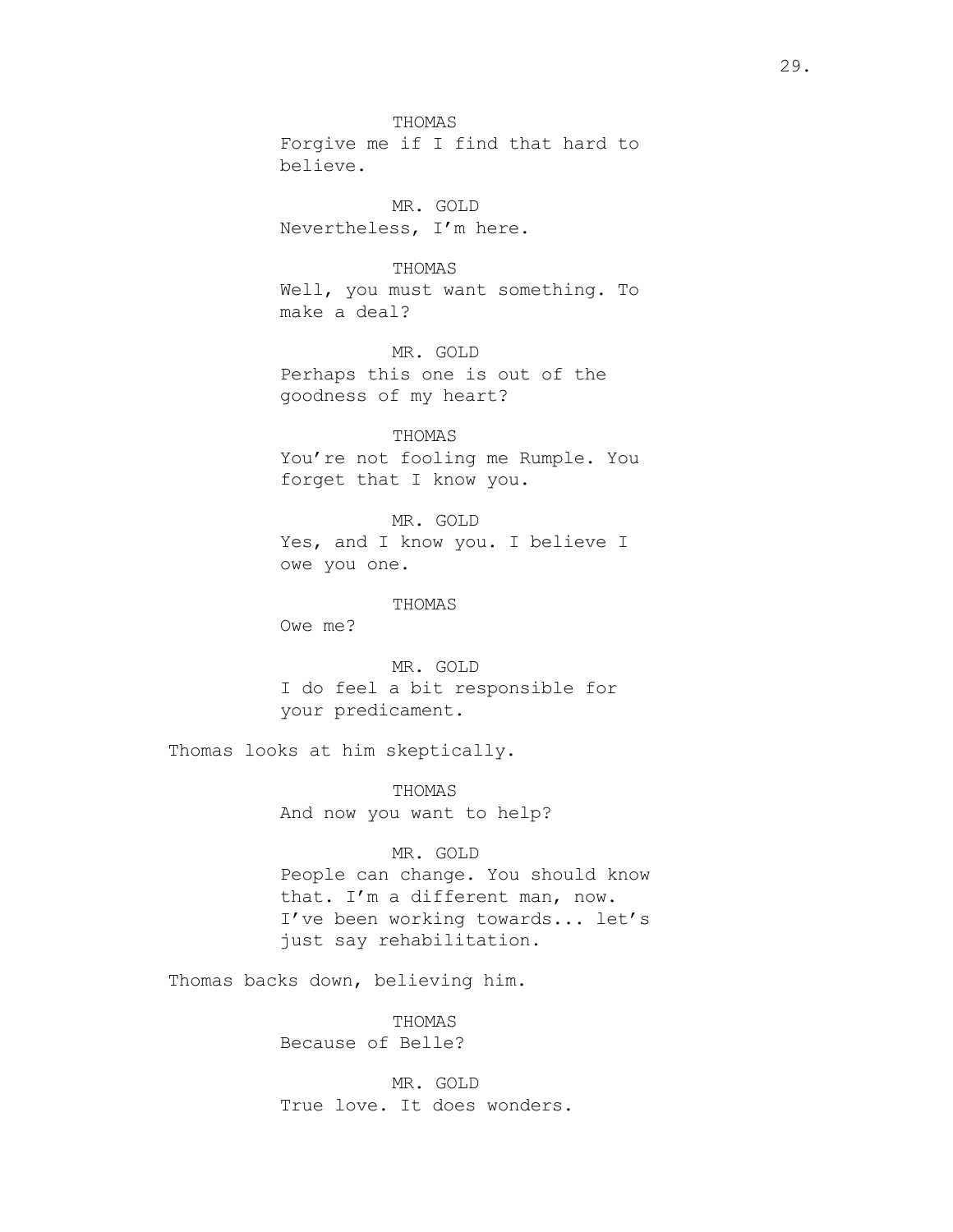# THOMAS

# Not for everyone.

INT. POLICE STATION (INTERROGATION ROOM) - DAY

Thomas sits across from David in the interrogation room. Mr. Gold sits next to Thomas and Emma stands, observing.

> DAVID So, is there anything you want to tell us before we start?

> > THOMAS

Like what?

## DAVID

Well, some people might take this opportunity to declare their innocence.

Thomas laughs.

THOMAS A pointless endeavor.

DAVID

Why is that?

THOMAS Because you wouldn't believe me.

He leans in closer to David.

THOMAS (CONT'D) No one ever believes me.

## DAVID

Well, we're here now to listen to what you have to say. Starting with your alibi. Where were you last night?

30.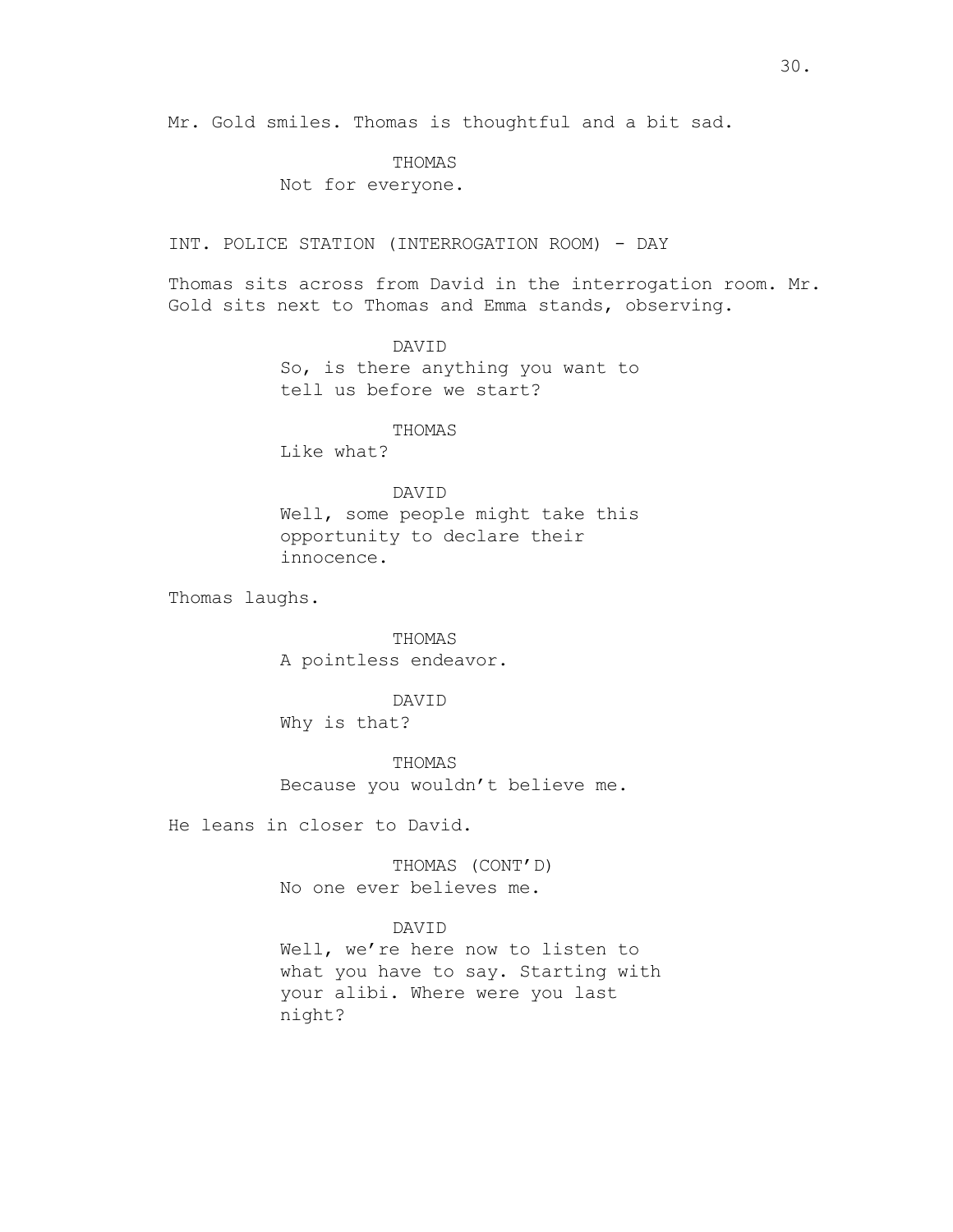THOMAS

Last night? Last night? Let me see. Oh, yes, I had a big party and everyone in Storybrooke was there. They all came to celebrate their love for me.

David sighs.

EMMA You know, sarcasm isn't really going to help you here.

MR. GOLD She's right. Just answer their questions.

THOMAS I was home. Alone. Just like I am every night.

INT. LOKI'S CASTLE - DAY - **ASGARD**

Rumplestilskin riffles through Loki's stuff. He picks up the bracelet that Loki had made for Sif, then tosses it aside. Rumplestilskin grabs something else.

> RUMPLESTILSKIN Invisible chalk? Could come in handy!

He puts it in his pocket.

The door flies open and Loki enters with the book.

RUMPLESTILSKIN (CONT'D) Back already? That was fast.

**LOKT** 

Here. Take this infernal book.

Loki tosses the book on the floor in front of Rumplestilskin.

RUMPLESTILSKIN Not much of a reader, huh?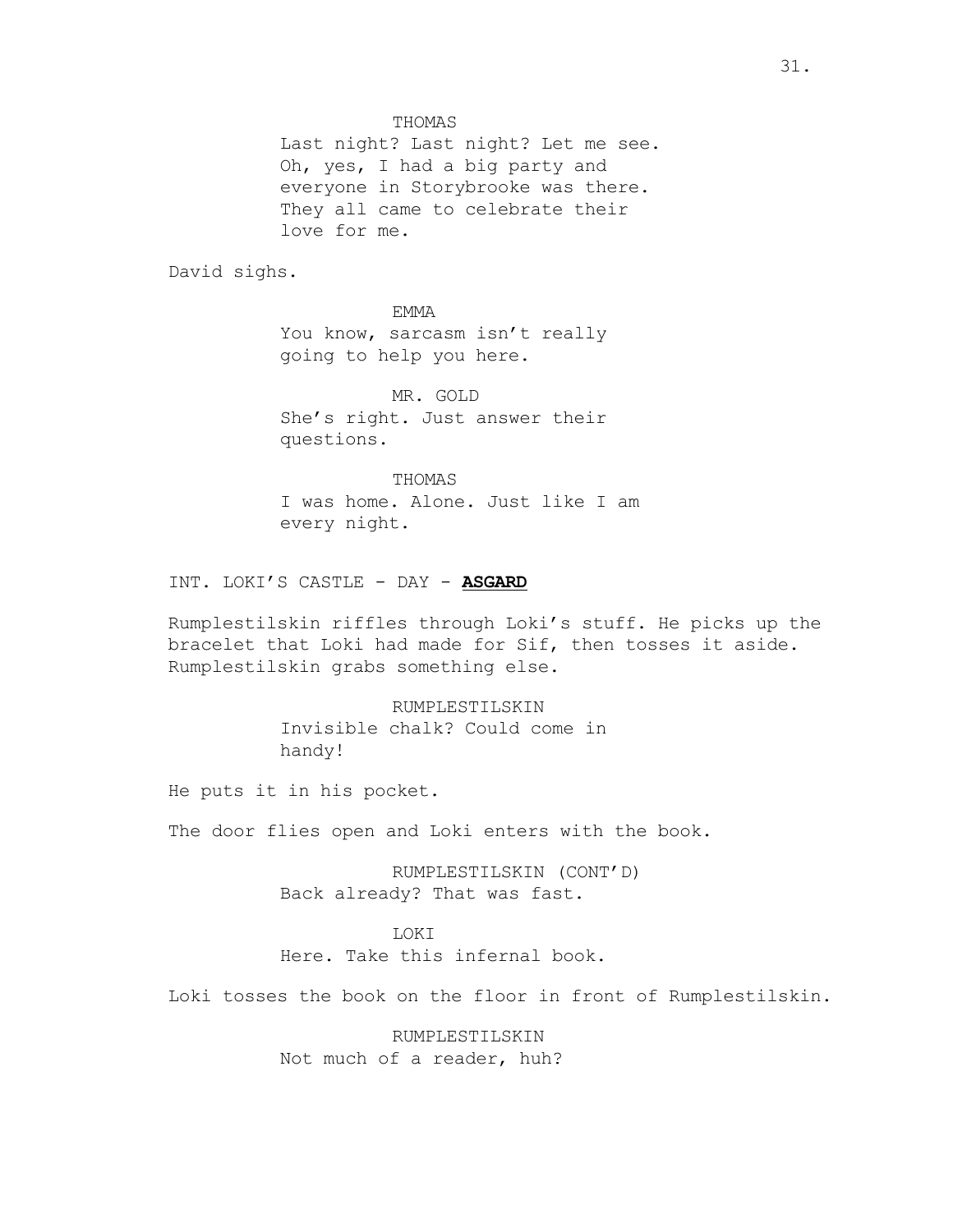LOKI That book ruined my life.

Rumplestilskin picks up the book.

# RUMPLESTILSKIN

Knowing the future's a funny thing, dearie. Some say it's a gift. Some say it's a curse. But the only sure way to know the future is to make it.

Rumplestilskin snaps his fingers and lights the book on fire.

LOKI You're burning it?

## RUMPLESTILSKIN

Enemies of mine would pay dearly to know the future, but I'd hate to spoil the surprise.

Rumplestilskin laughs. Loki doesn't.

RUMPLESTILSKIN (CONT'D) Why so glum? I thought the book ruined your life.

## LOKI

I did what you asked. I want my payment.

RUMPLESTILSKIN Oh yes, of course. How rude of me.

Rumplestilskin takes out a plant from his back pocket.

RUMPLESTILSKIN (CONT'D) A flower every bit of poisonous as it is sweet.

LOKI A plant? Fool. My father made all living things in this realm swear never to hurt Balder.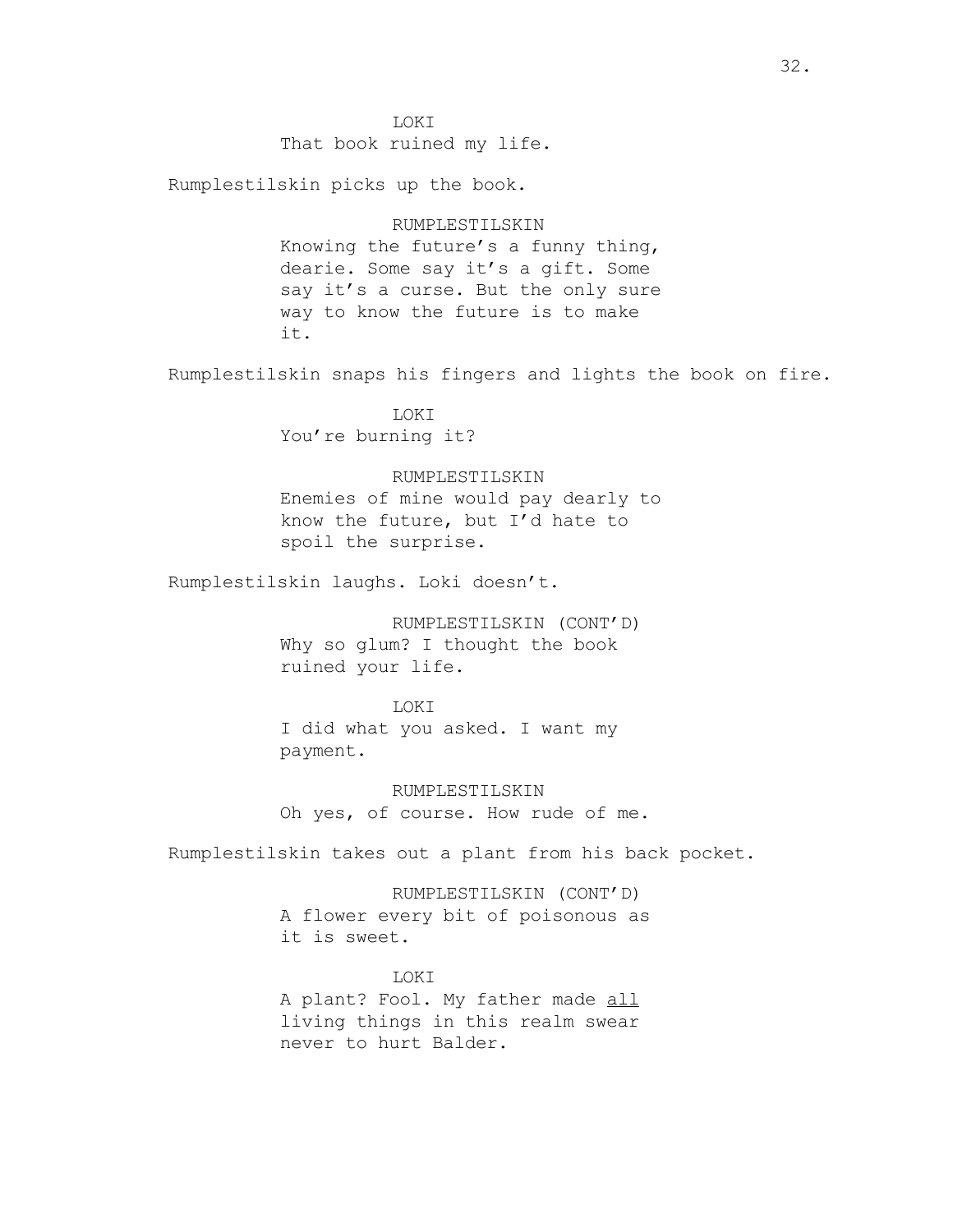RUMPLESTILSKIN But that's just it, you see. This flower isn't from your realm.

Loki is intrigued. He takes it from Rumplestilskin.

# LOKI

What is it?

RUMPLESTILSKIN Where I'm from, we call it mistletoe.

INT. POLICE STATION (INTERROGATION ROOM) - LATER

Time has passed and they all seem tired. David and Emma continue to interrogate Thomas.

Mr. Gold now stands, stretching his legs.

THOMAS

Of course, I have access to misteltoe. Everyone does. It literally grows on trees.

# MR. GOLD

We've been at this for hours. Perhaps we should take a bit of a break?

DAVID That actually sounds like a good idea.

EMMA One more question.

They all look at her.

EMMA (CONT'D)

Why now?

THOMAS As opposed to...?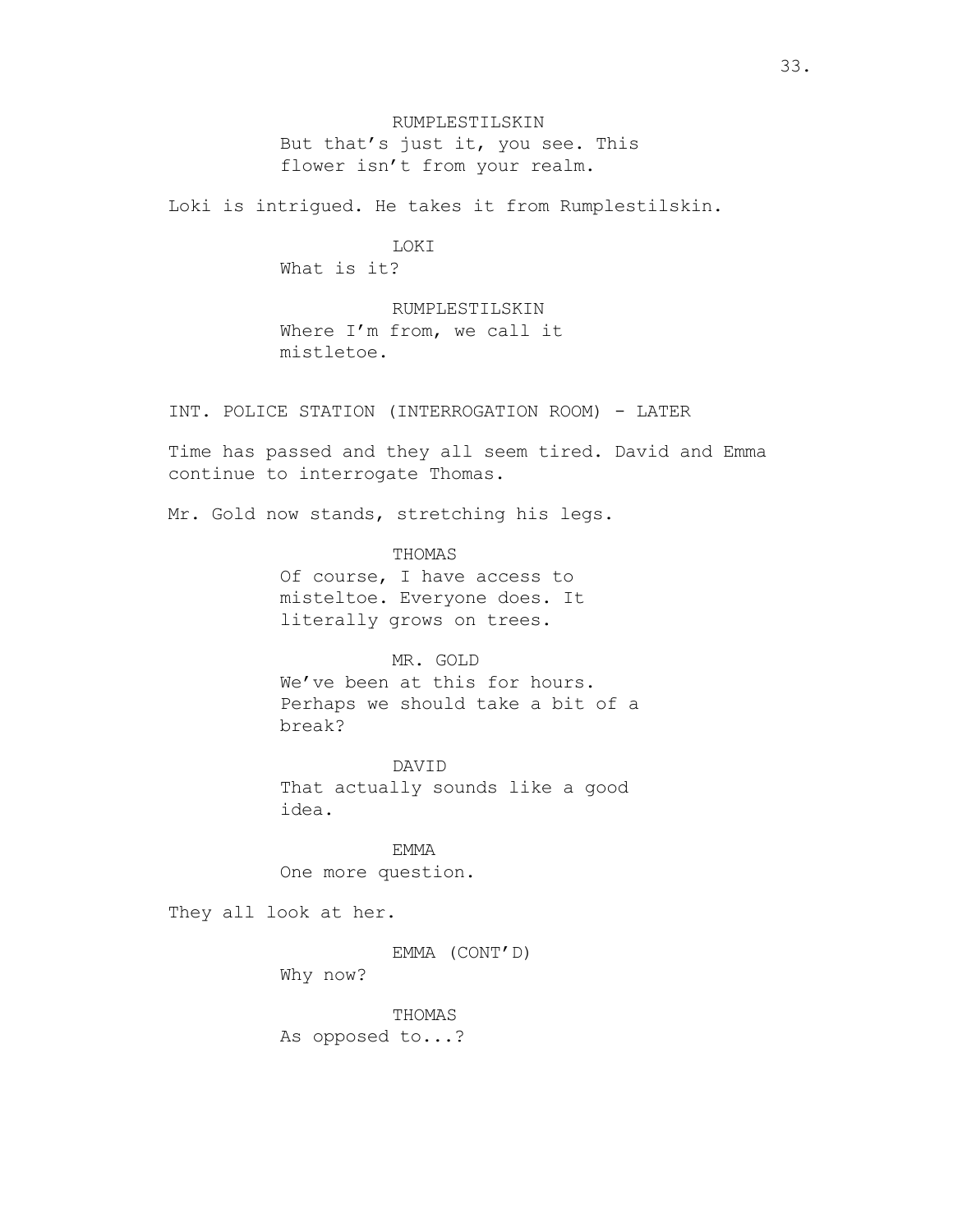## EMMA

When the curse first broke? Or back before the curse even happened. Why didn't you do it then. I mean, wasn't that the prophecy?

# THOMAS

I didn't do it then for the same reason I didn't do it now. Because no matter what the seer says, no matter what anyone says, I would never kill my brother.

## EXT. ASGARD - DAY - **ASGARD**

The various lords and ladies of Asgard are gathered in an outdoor festival. Loki watches from the top of a hill, a bow and arrow in his hands.

# LOKI

Look at them. So content.

Loki puts the arrow in the bow. Attached to the arrowhead is the mistletoe.

# LOKI (CONT'D)

So carefree.

Loki lifts up the bow and points the arrow directly toward Balder.

> LOKI (CONT'D) Time to meet my destiny.

## END OF ACT THREE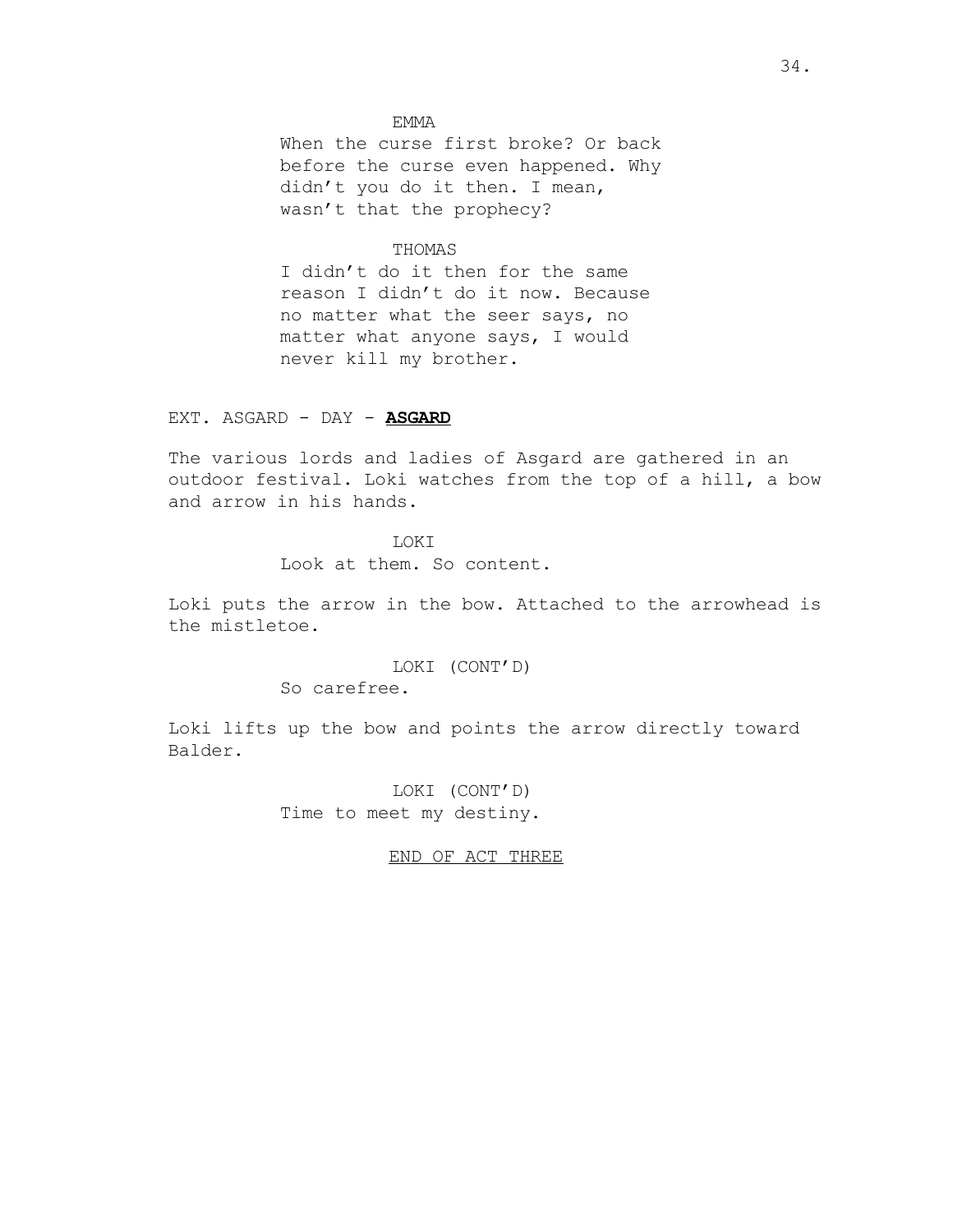## ACT FOUR

EXT. ASGARD - DAY - **ASGARD**

Loki pulls back on the bow. Eyes focused. The arrow firmly pointing at Balder.

But before he releases the arrow, Sif moves into his eyeline. Sif and Thor greet Balder. Loki watches Sif. She's smiling, happy, beautiful.

Loki lowers the bow and arrow. He can't bring himself to do it.

ODIN (O.S.)

Loki.

Loki turns to see his father standing behind him.

ODIN (CONT'D) The prophecy was true!

LOKI No, father, you don't--

ODIN I won't hear more of your lies.

LOKI I wasn't going to--

# ODIN

Silence!

Odin blasts him with lightening, knocking him unconscious.

EXT. ODIN'S CASTLE (PUBLIC COURTYARD) - DAY - **ASGARD**

Loki stands chained in front of Odin and his siblings. A large CROWD of Asgardians are gathered around them and shouting at Loki. Moving steathily through the crowd is a cloaked Rumplestilskin.

CROWD

Murderer!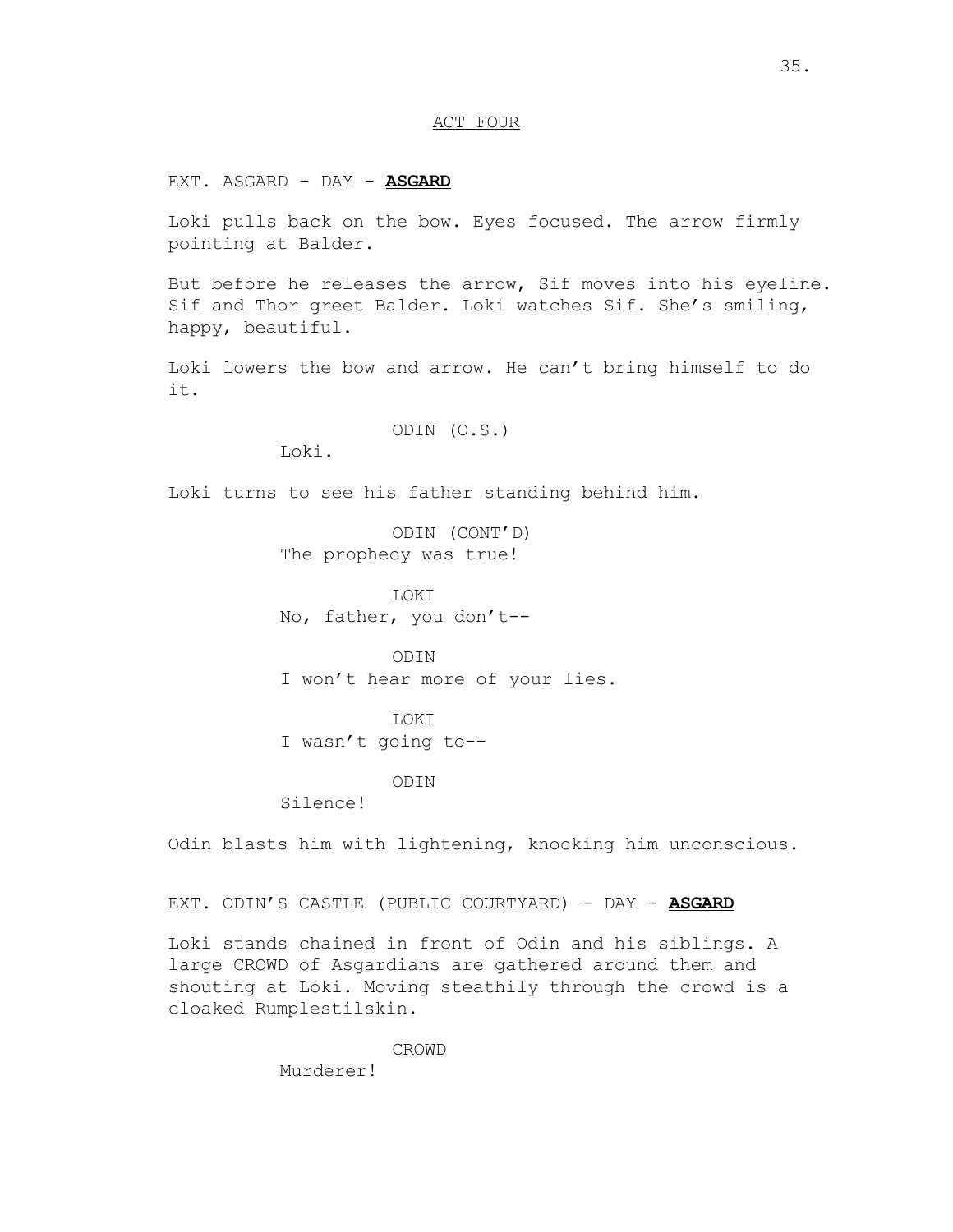CROWD (CONT'D)

Monster!

Odin strikes his staff on the ground, bringing the ramblings to a halt.

```
ODIN
Loki. I give you one last chance to 
redeem yourself. Tell us who 
supplied you with this poisoned 
plant.
```
Loki looks over to the crowd where Rumplestilskin is standing.

> LOKI No one. I found it myself.

> > CROWD

Liar!

```
CROWD (CONT'D)
```
Coward!

ODIN That's enough!

The crowd quiets down.

ODIN (CONT'D) I will not stand by while you deal in murder and mayhem. Loki, I hereby banish you from Asgard, never to return.

LOKI

Father...

ODIN No. I am not your father anymore.

INT. GRANNY'S - DAY

Emma, David, and Mary Margaret sit at a table in the diner. Mr. Gold sits away from them by himself at the counter.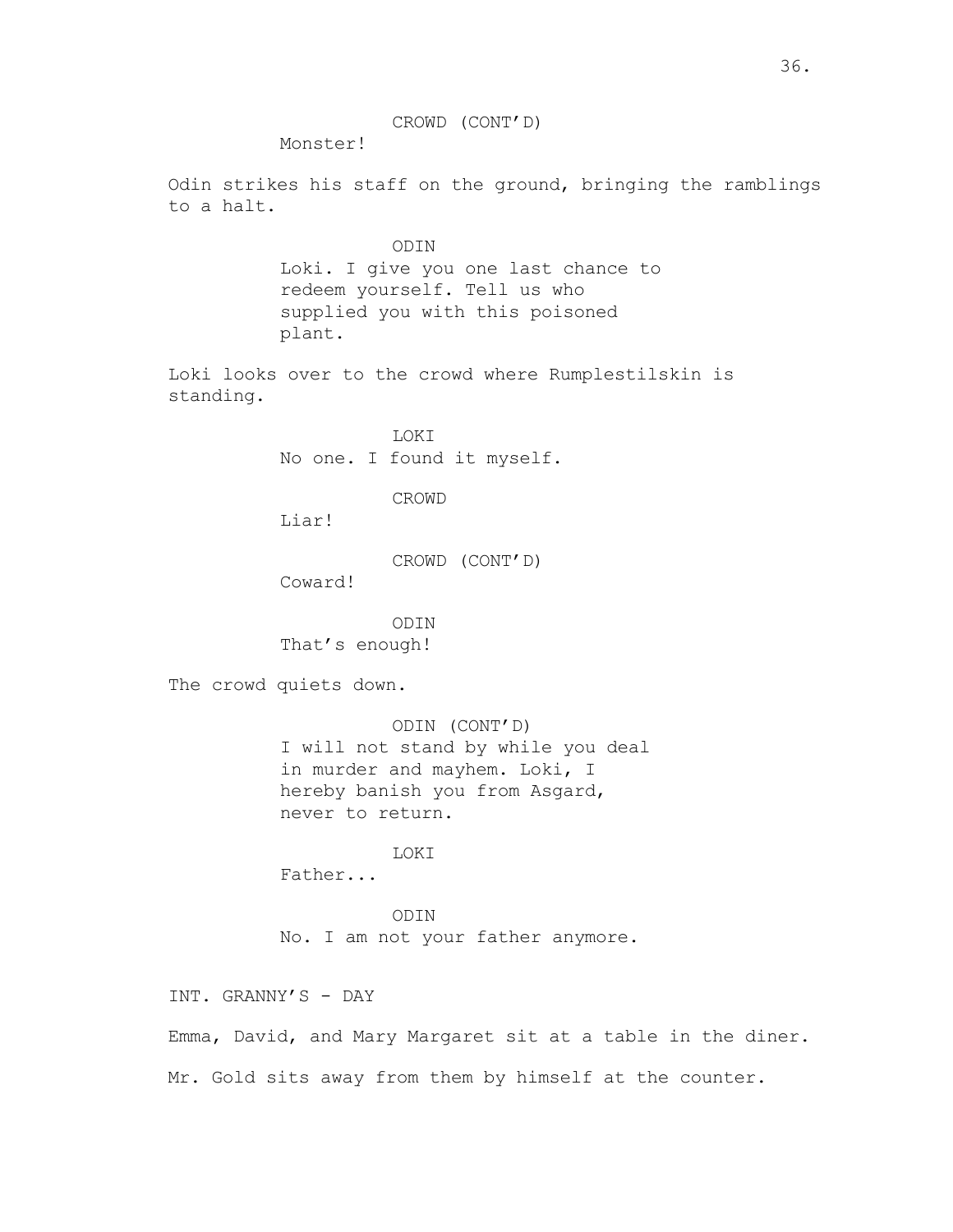Regina walks in and everyone stares at her with daggers. She sits next to Mr. Gold.

> MR. GOLD Your majesty. What can I do for you?

# REGINA

I heard about Loki and that you were serving as his defense.

MR. GOLD You heard correctly.

REGINA That's very kind of you.

MR. GOLD What can I say? I've always been a softie.

Regina gives him a skeptical look.

REGINA

Really?

MR. GOLD And how does any of this concern you?

REGINA I would like to help.

MR. GOLD You? Why would you want to help?

REGINA Simple. I think he's innocent.

MR. GOLD And what do you suppose you can do?

REGINA I could be a character witness.

Mr. Gold laughs.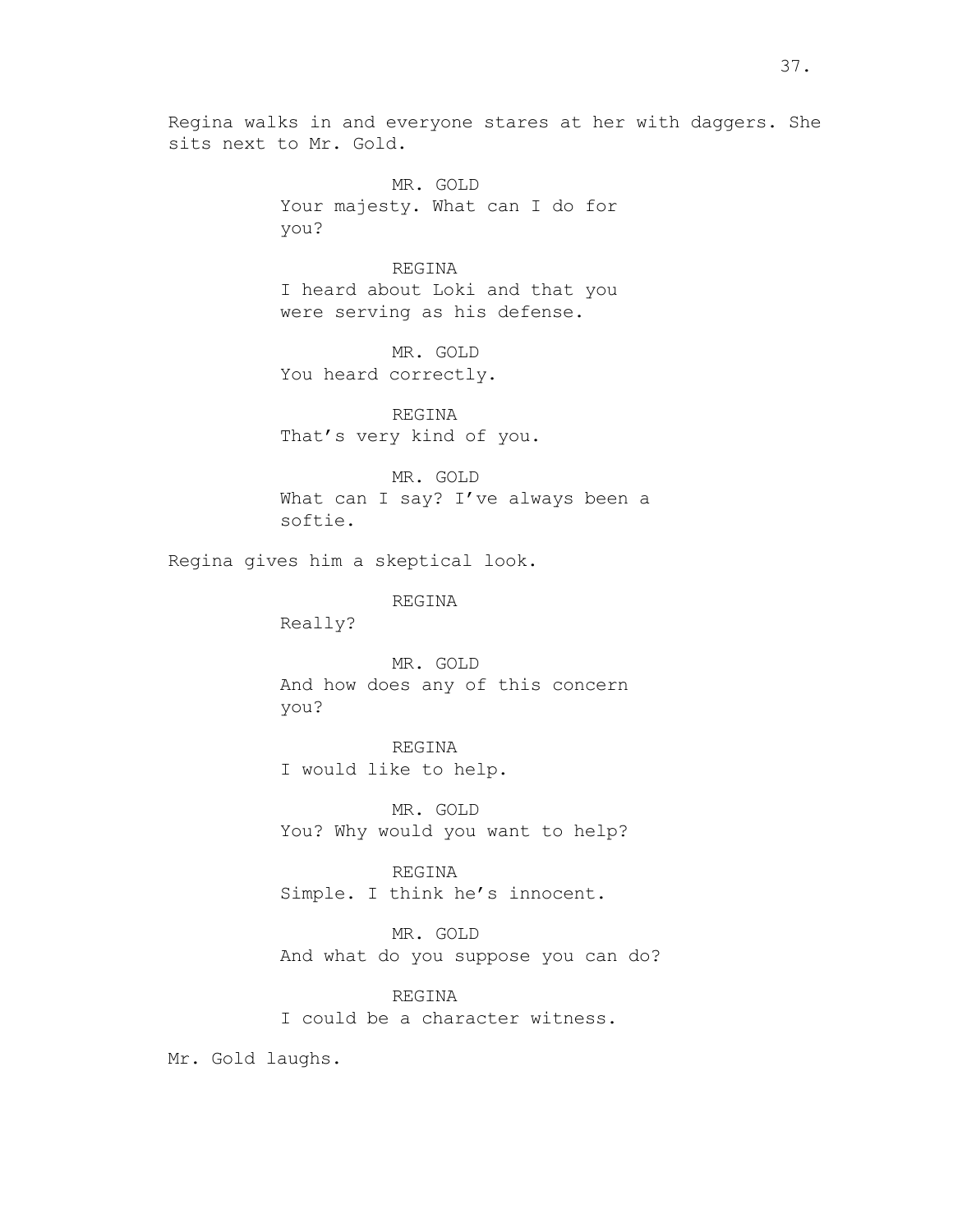That's good. That's very good as long as we're trying to make sure he's found guilty.

Regina is disappointed.

REGINA I'm not sure what else I can do.

MR. GOLD You really do want to help, don't you?

REGINA I just know that he couldn't have done it. He doesn't have it in him to kill.

MR. GOLD On that, we both agree. The trouble is proving it.

INT. POLICE STATION (SHERIFF'S OFFICE) - NIGHT

Emma sits alone, looking over evidence. The phone rings and it is David. We intercut their phone conversation. David is talking as he walks in the streets of Storybrooke.

EMMA

Hello?

DAVID

Hey, Emma. I've talked to just about everyone in town who knew Balder and no one has a clue about his murder except of course...

# EMMA

...For the prophecy. Yeah. I haven't come up with much here, either.

She picks up a piece of paper.

EMMA (CONT'D) Hey, wait a minute.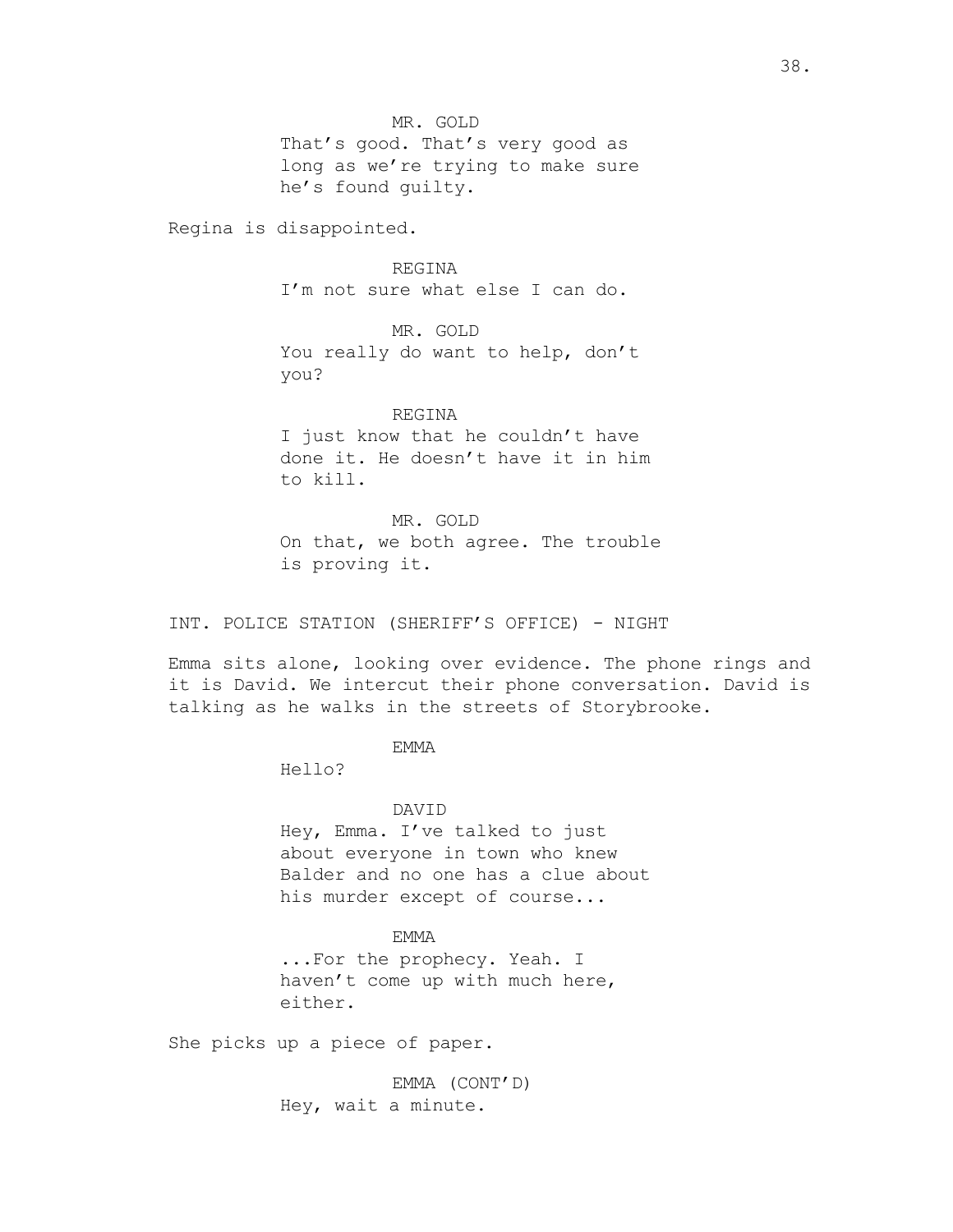DAVID

What is it?

EMMA Balder's phone bill. It has a list of his calls.

## DAVID

And?

EMMA

Well, there are a lot of calls to one number, including the night that he died.

DAVID Who is it? Who did he call?

# EMMA

Jamie.

DAVID She didn't tell us that she talked to him that night.

EMMA

Yeah, maybe she's leaving some other stuff out, too. I'm going to head over to her place now to ask her about it.

DAVID All right. I'm not too far, I can meet you there.

INT. POLICE STATION - DAY

Chris enters the police station. He looks around and Emma and David are not there.

He walks over to the jail cell where Thomas is lying down.

CHRIS

Loki?

Thomas now notices him. He sits up.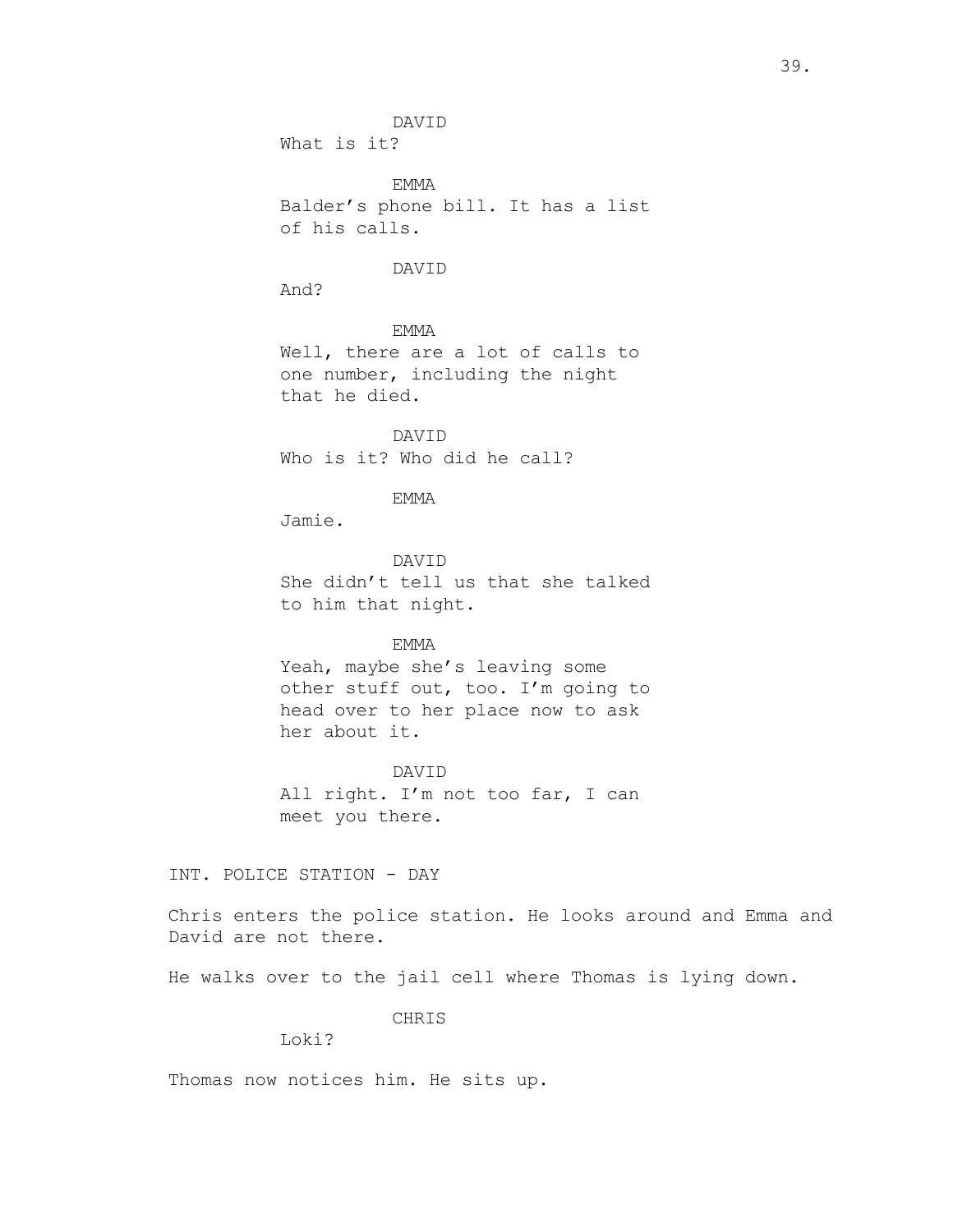Brother?

CHRIS Surprised to see me?

THOMAS

THOMAS Have you come to pass judgment on me?

## CHRIS

Not exactly.

THOMAS But you blame me? I don't expect you to believe me but I didn't kill our brother. I would never kill anyone.

## CHRIS

I know.

Thomas gets up and walks over to the bars. He has a hopeful look on his face.

> THOMAS Then you believe me?

Chris smiles.

CHRIS

Yes, I do.

THOMAS But, why? You've never believed me.

CHRIS I know you didn't kill Balder.

He leans in closer to the bars.

CHRIS (CONT'D) Because I did.

END OF ACT FOUR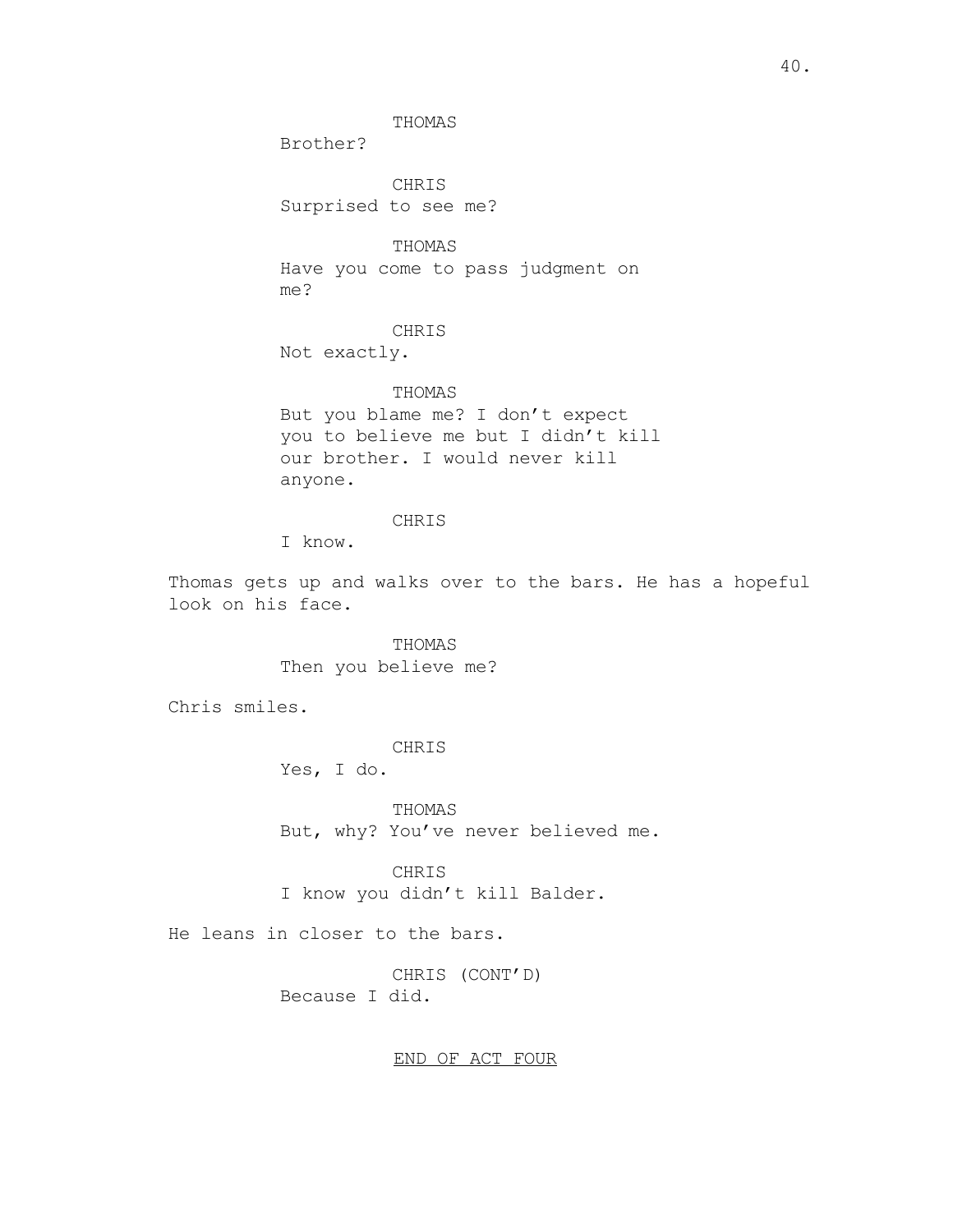# ACT FIVE

INT. CHRIS AND JAMIE'S HOUSE - NIGHT Emma and David sit across from Jamie, who appears nervous. DAVID We just had a few more questions. JAMIE I'll do my best. Thor isn't here right now. EMMA That's all right. We actually wanted to talk to you. JAMIE To me? EMMA How well did you know Balder? JAMIE I..uh.. He was my brother-in-law so I guess I knew him pretty well. EMMA Like Loki? He's your brother-inlaw, too. JAMIE No, not like Loki. DAVID So, you were closer to Balder? EMMA What exactly was your relationship?

> JAMIE I'm not sure I know what you mean.

Emma moves closer to Jaime.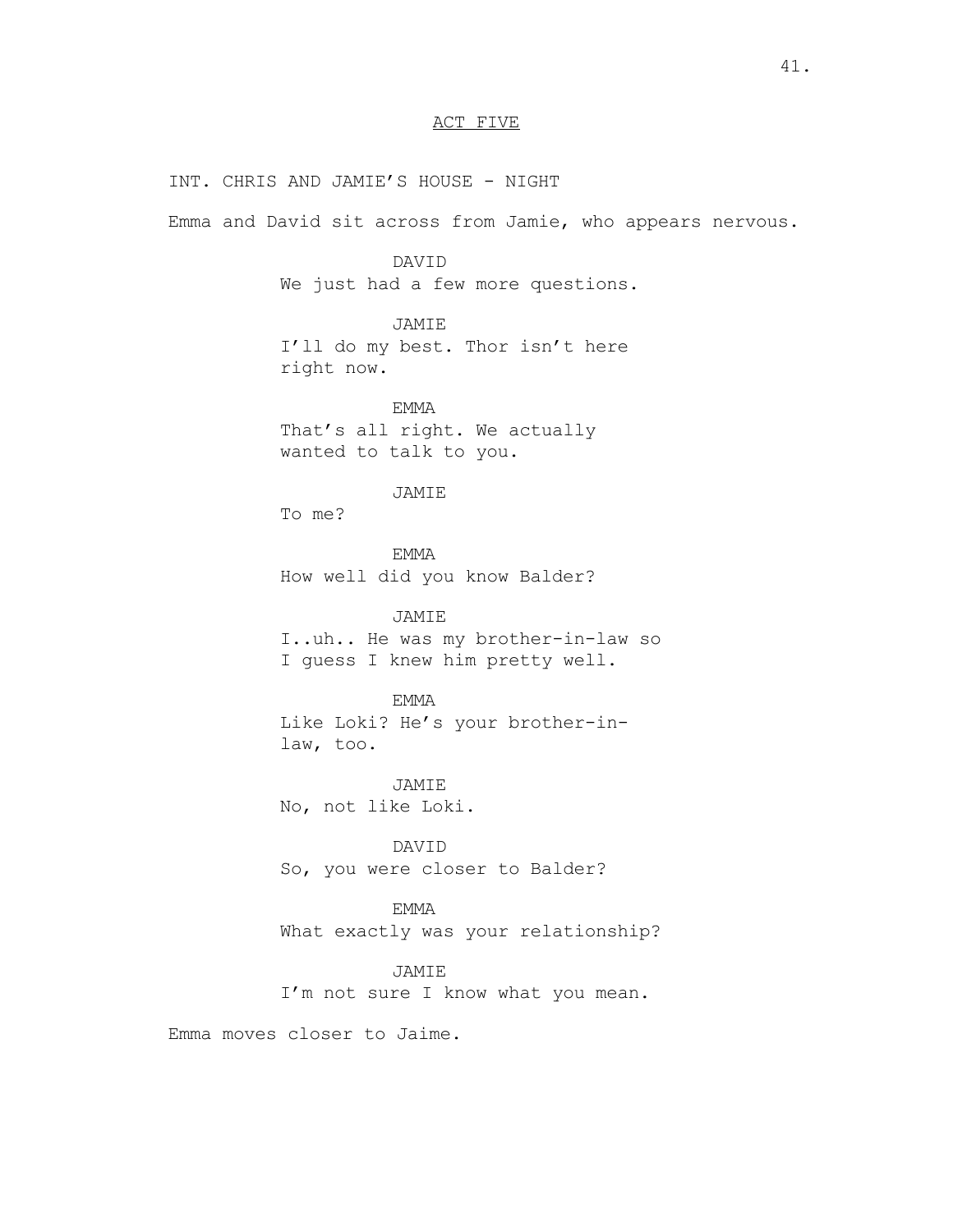EMMA

We have phone records that show the two of you talked a lot. And on the night he was murdered. That suggests to me that your relationship was more complicated than you've been letting on.

Jamie sighs.

JAMIE You're right. I was seeing him.

EMMA Sif, did Thor know?

Jamie nods.

JAMIE He found out that night.

DAVID And you weren't going to tell us?

# JAMIE

I couldn't...I didn't know what to do because it's all my fault. Balder died because of me.

# **EMMA**

Where is Thor now?

## JAMIE

I don't know. He said he was going to talk to you two but if you're here then I don't know where he is.

INT. SIF AND THOR'S BEDCHAMBER - NIGHT - **ASGARD**

Sif hears a KNOCK at her door. She opens it to find Balder waiting.

> SIF Balder? If you're looking for Thor, he's with your father.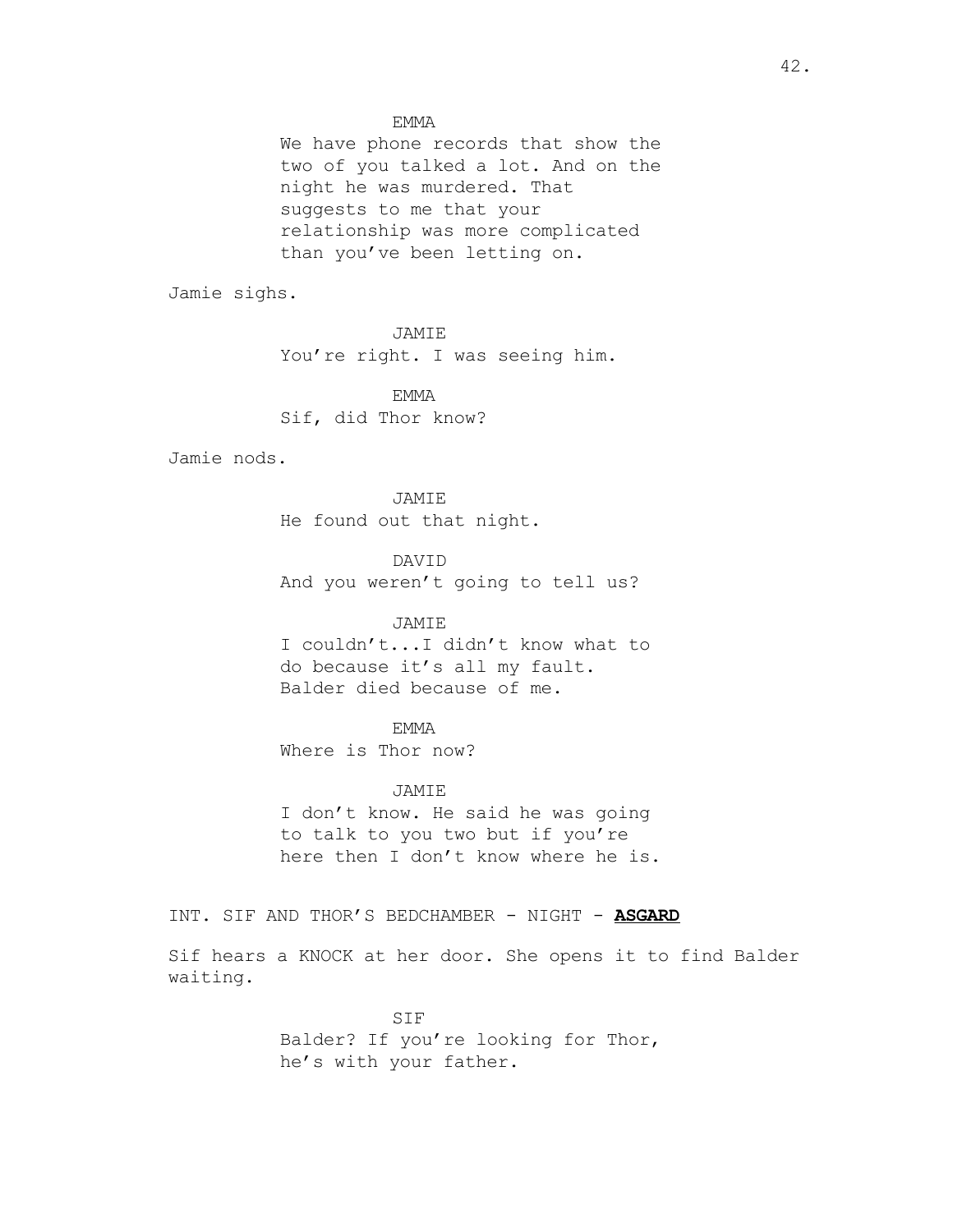BALDER No, Lady Sif. I came to make sure you were all right after today's... incident. SIF You're very kind to worry, but I was not the one who was exiled. BALDER No, of course not. May I come in? Sif gestures. Balder enters. SIF How the gossips would speak if they knew I let Balder the Heartbreaker into my bedchamber. BALDER I... I didn't come for that. I came to say goodbye. SIF You're leaving? BALDER Just for a while. Will you miss me? SIF Of course. We've lost too much family already. BALDER You're a pure heart, Sif. The purest I've ever known. SIF (Playfully)

> Are you flirting with me, Balder? BALDER

No. Just being honest.

Balder takes out a bracelet, the same bracelet Loki created for Sif so many years ago.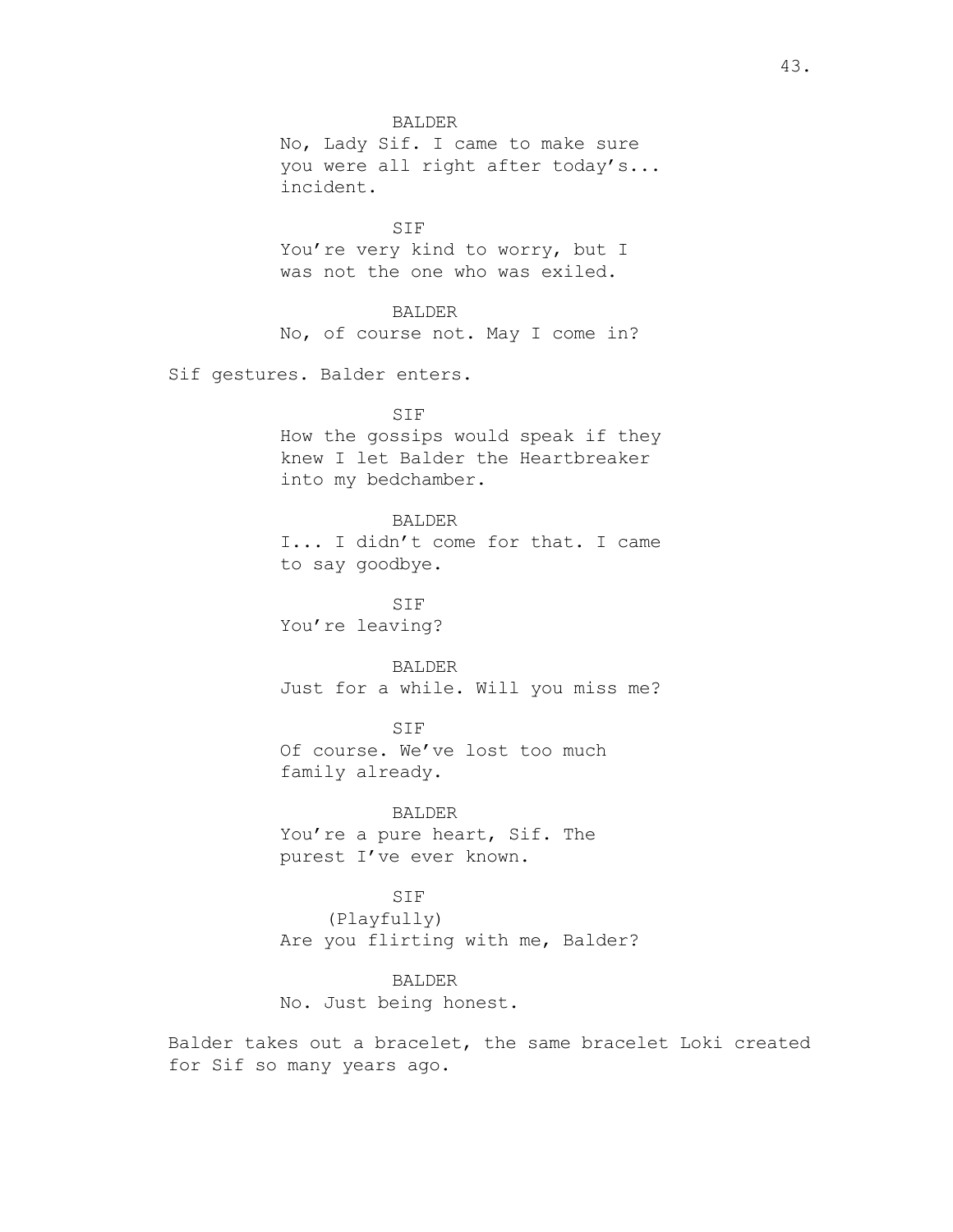BALDER (CONT'D) This is for you.

SIF It's... it's so beautiful. I can't accept it.

## BALDER

I've wanted to give this to you for a long time. And to tell you... to tell you that you're the best person I've ever known. Your friendship has meant everything to me, and I... I...

SIF

Balder, I--

BALDER (Interrupting her) Goodbye, Sif.

As tears start to form in his eyes, Balder turns and leaves the room.

EXT. SIF'S ROOM - NIGHT - **ASGARD**

As he walks away, the spell disappears revealing Balder to be Loki in disguise. The tears, however, remain.

EXT. POLICE STATION - NIGHT

Emma and David drive up in front of the police station and run in.

INT. POLICE STATION - CONTINUOUS

Emma and David hurry into the police station, looking around.

EMMA

Thor!

They see Chris in front of Thomas's cell. Chris turns to face them.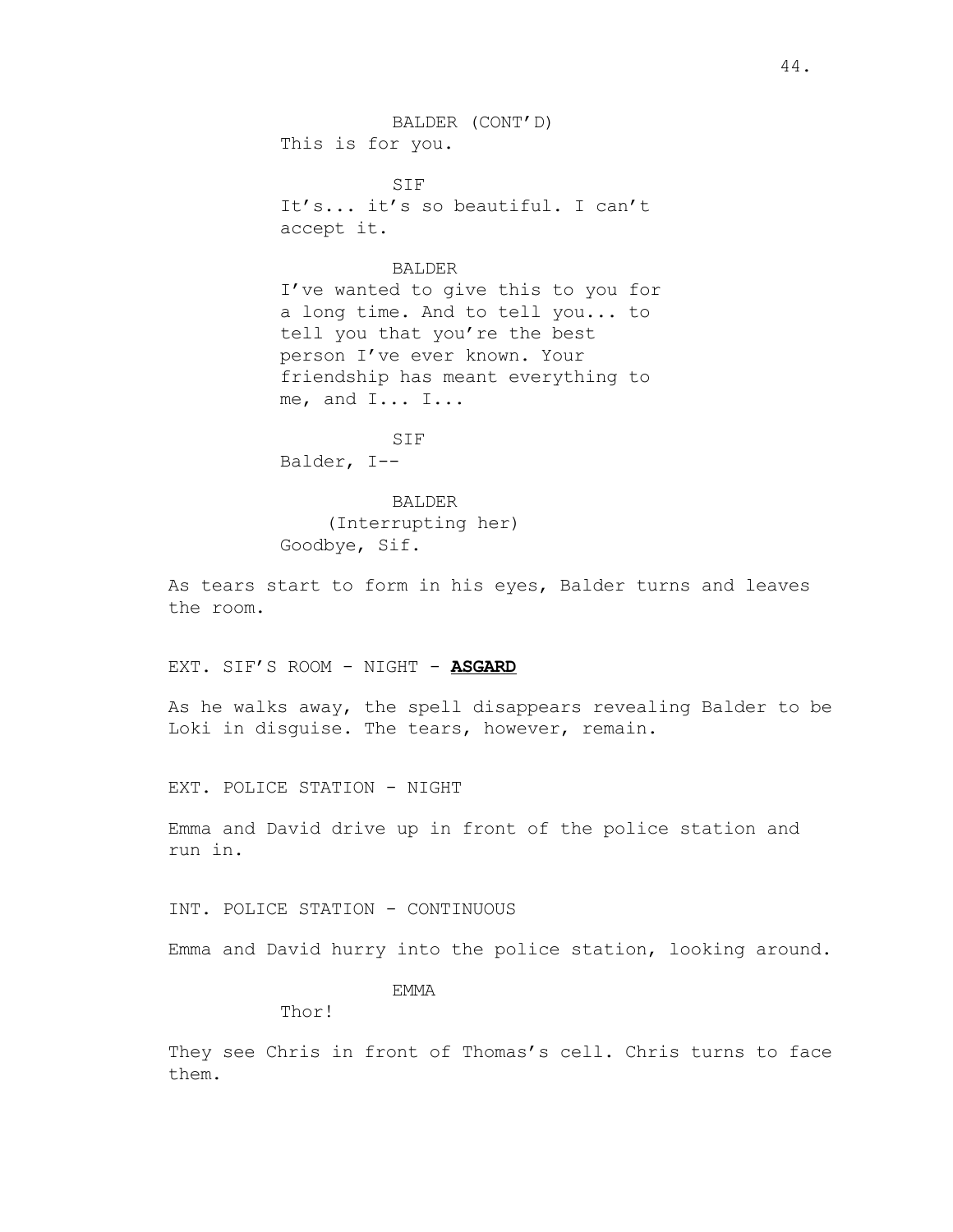DAVID Just stop where you are. CHRIS I'm just here to visit my brother. EMMA Now he's your brother? I thought you didn't want anything to do with him. Thomas is still confused. He mutters weakly. THOMAS He...he killed Balder. CHRIS Like anyone will believe that. You're the only killer around here. Emma moves slowly closer to Chris. EMMA We know it was you, Thor. CHRIS That's ridiculous! Jamie runs in to the room. JAMIE Thor! Chris is angry to see her. CHRIS What are you doing here? JAMIE I had to tell them. CHRIS How could you? JAMIE I couldn't let Loki be blamed. It

isn't right.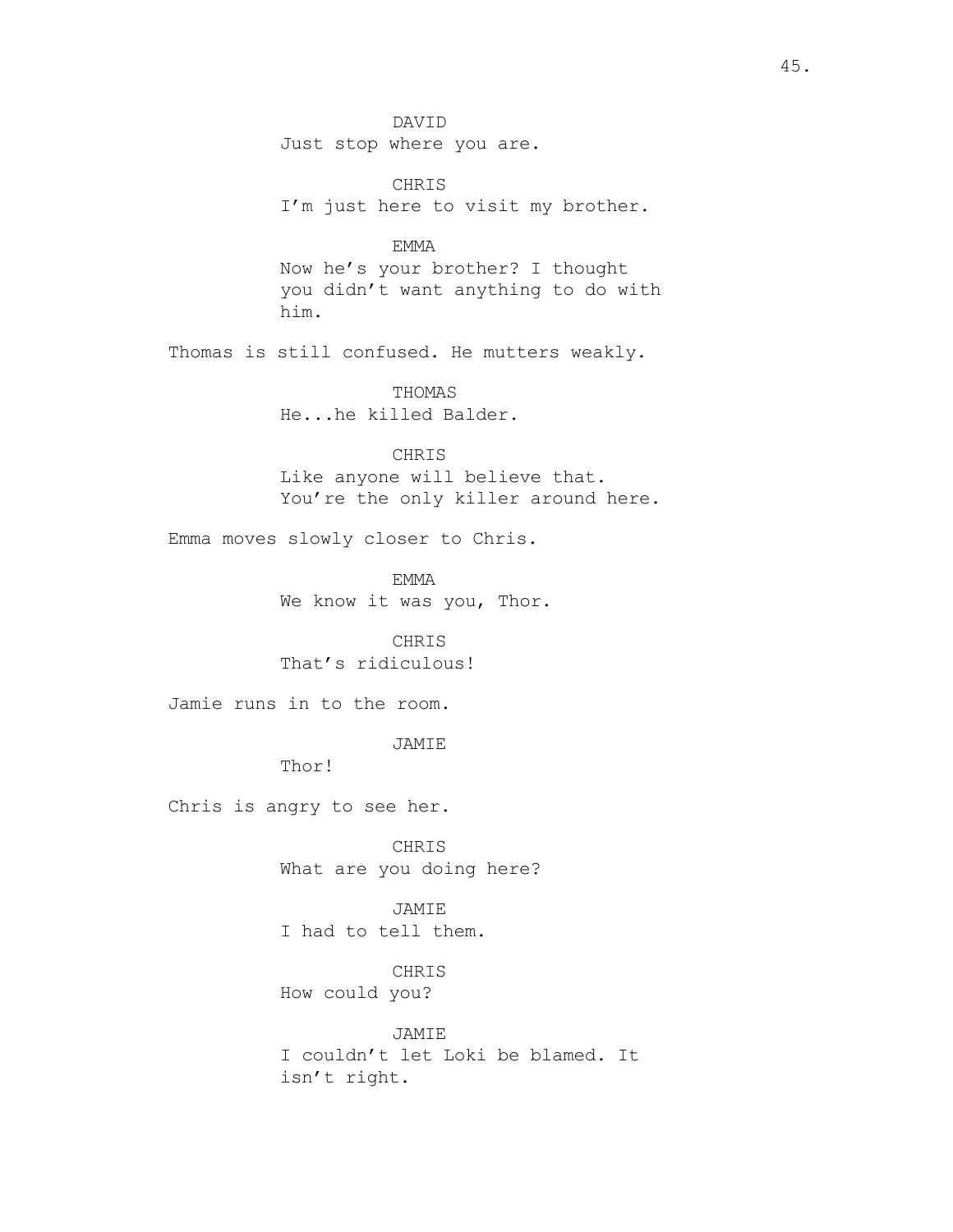Thomas looks from Chris to Jamie.

THOMAS Sif? What is going on?

Jamie walks over to the cell.

## JAMIE

Loki, I'm sorry. You're here and Balder is dead because of me.

THOMAS What do you mean? Thor killed Balder. He told me.

**JAMTE** Because I loved Balder.

As Jamie begins to cry, Chris gets angry with her.

# CHRIS

Everyone loved him. But you were supposed to love me!

Chris pulls out a gun. Emma and David immediately draw their guns in response. Chris points the gun at them.

EMMA

Thor, don't!

## DAVID

It's over. There is no reason for anyone to get hurt.

CHRIS You're right. It is over.

Chris points the gun now at Jamie.

## THOMAS

No!

Like before, Thomas uses magic to levitate Chris and flip him upside down so that Chris hangs from the ceiling. Caught offguard, he drops the gun.

CHRIS

Loki!